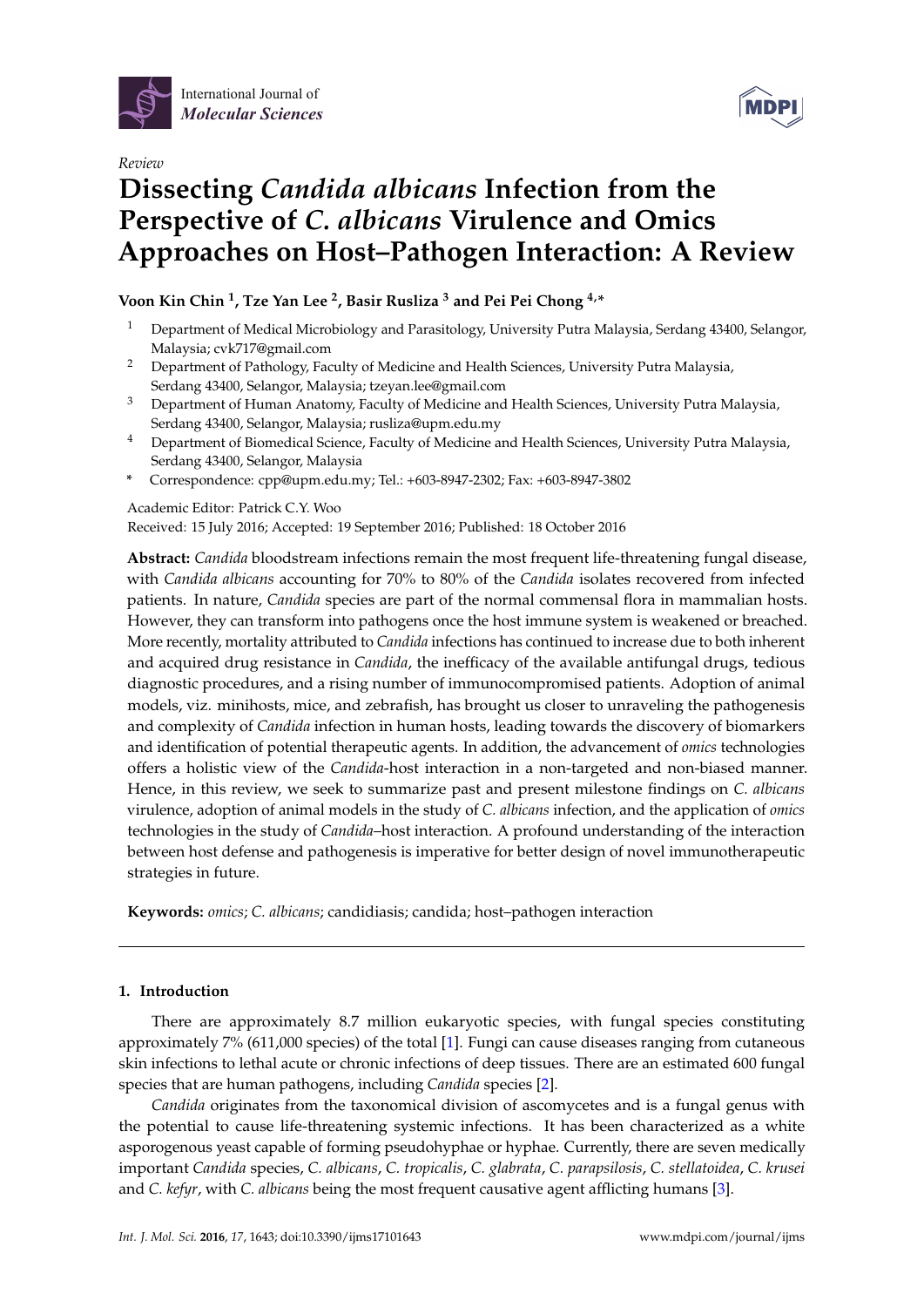Since the 1970s, the incidence of *Candida* infection has increased steadily. This increment is caused by a global increase in the number of patients who are prone to infection and an improvement in clinical procedures to identify yeasts as the causative agents of nosocomial infections [\[4\]](#page-10-3). In immunocompromised individuals, the development of systemic candidiasis is a serious disease often associated with mortality [\[5\]](#page-10-4).

Candidiasis is the fourth most identified cause of nosocomial bloodstream infections [\[6\]](#page-10-5), while *Candida* species are the fourth most common cause of bloodstream infections in hospitals in the United States, with crude mortality rates of up to 50% [\[7](#page-10-6)[,8\]](#page-10-7). Of all *Candida* species, *C. albicans* remains the most common species of bloodstream infections in hospitals. *C. albicans* is responsible for 59% of nosocomial candidemia and for 55% of bloodstream infections [\[9–](#page-10-8)[11\]](#page-10-9).

Not surprisingly, the incidence of candidiasis is the highest in intensive care units (ICU) among patients admitted to hospitals, and accounts for up to 15% of all nosocomial infections [\[12\]](#page-10-10). Bouza et al. reported that an estimated 33%–55% of all candidemia cases occur in the ICU, with mortality rates ranging from 5% to 71% [\[13\]](#page-10-11). Schelenz (2008) reported that *Candida albicans* is the predominant species causing candidemia in ICU patients in the United Kingdom [\[9\]](#page-10-8). In addition, Enoch et al. reported that *C. albicans* is responsible for 79.4% of candidaemias [\[14\]](#page-10-12). Candidemia in ICUs is associated with increased total hospital costs and length of stay, which imposes an extra financial burden on both individuals and the government.

Hence, the high frequency of *Candida* infection constitutes a serious clinical problem worldwide. The high mortality of *Candida*-related infections in immunocompromised patients is a perpetual problem caused by the difficulty of diagnosing and treating invasive or systemic candidiasis; thus there is a dire need for the development of sensitive and specific diagnostic methods and appropriate strategies for candidiasis treatment. It is hoped that this could be achieved through a deeper understanding of fungal virulence as well as host immune response.

#### **2. Pathogenesis of** *Candida albicans*

Host tissue invasion is a prerequisite for *Candida* species pathogenicity and is mediated by surface-expressed adhesion molecules, particularly specific ligand-receptor interactions and nonspecific interactions that enable *Candida* species to attach to a range of eukaryotic tissues [\[15\]](#page-10-13). A comparative study on the adherence of different *Candida* spp. to human epithelial cells was conducted and it was found that *C. albicans* and *C. tropicalis* adhere much more strongly than relatively less virulent strains like *C. krusei* and *C. guilliermondii* [\[16\]](#page-11-0). Adherence of the yeast to mucosal epithelial cells is a necessary component of the infective process with *C. albicans*. *C. albicans* has a specialized set of proteins known as adhesins that enable it to attach to a range of eukaryotic tissues [\[15\]](#page-10-13). The important components of adhesins are agglutinin-like sequence (ALS) proteins and hypha-associated GPI-linked protein (Hwp1). There are eight members of the ALS proteins (Als1–7 and Als9). Out of these eight members, Als3 is especially important for adhesion [\[17](#page-11-1)[–19\]](#page-11-2). The *ALS3* gene expression is upregulated in oral epithelial cells in vitro and in vivo vaginal infection with *C. albicans* [\[20](#page-11-3)[,21\]](#page-11-4). Furthermore, Als3 is demonstrated to contribute towards biofilm formation [\[22\]](#page-11-5). More recently, Als3 was found to be an invasin along with Ssa1 [\[17,](#page-11-1)[23\]](#page-11-6). Ssa1, a cell-surface expressed member of the heat shock protein 70 (Hsp70) family, and *ALS3* bind to host E-cadherin, which could lead to endocytosis by a clathrin-dependent mechanism [\[17,](#page-11-1)[24\]](#page-11-7). Meanwhile, Hwp1 serves as a substrate for mammalian transglutaminases and formed covalent bonds with human buccal epithelial cells that covalently link *C. albicans* hyphae to host cells. Previous studies with an Hwp1-deficient mutant and an Hwp1 knockout mutant of *C. albicans* displayed reduced adherence to buccal epithelial cells and reduced mortality in an intravenous challenge murine model [\[25–](#page-11-8)[27\]](#page-11-9).

*C. albicans* can exist as yeasts or elongated filaments (true hyphal or pseudohyphal) depending on environmental conditions, nutrients, and temperature [\[28](#page-11-10)[,29\]](#page-11-11). This enables *C. albicans* to become a successful pathogen that can infect a variety of tissues in a mammalian host. Both yeast and filamentous forms of *C. albicans* can be observed in infected tissues during infection. Studies showed that mutants of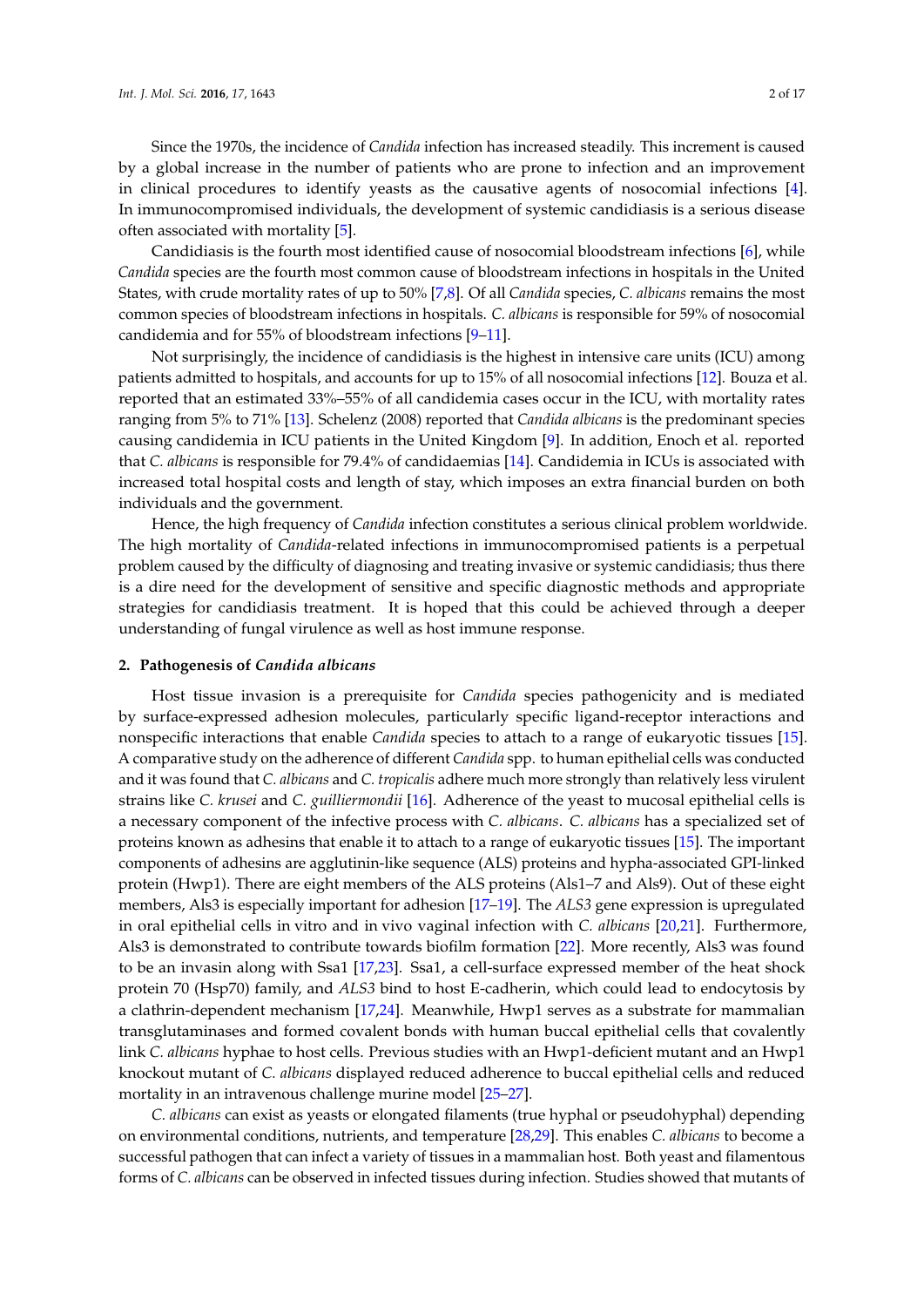*C. albicans* that lack either the yeast or filamentous form have reduced virulence in animals. The yeast form of *C. albicans* is involved in dissemination within tissues and to other hosts and its form is maintained through the repression of the filamentous form by several transcriptional factors such as *Tup1*, *Nrg1*, and *Rfg1* [\[30,](#page-11-12)[31\]](#page-11-13). Nonfilamentous *C. albicans* strains with defective transcriptional factors, such as *efg1* and *cph1*, have been demonstrated to be less virulent in mouse infection models [\[32\]](#page-11-14). Filaments of *C. albicans* are required for tissue damage and escape killing by macrophages. Carlisle et al. and Lo et al. found that tissue invasion is associated with *C. albicans* filamentous forms and mutants of *C. albicans* compromised in filamentous form have reduced virulence [\[32,](#page-11-14)[33\]](#page-11-15). Similarly, the homozygous null mutant of *Tup1* compromised in filamentous expression was unable to colonize organs in an experimental disseminated mouse model [\[34](#page-11-16)[,35\]](#page-11-17), which further suggested that the filamentous form of *C. albicans* is critical in tissue colonization and invasion. Furthermore, hyphal cells have stronger adherence capacity due to the expression of ALS adhesins and display greater invasiveness into tissues. In addition, hypha-associated proteins such as *Ece1*, *HGC1*, and *Hyr1* are important virulence factors. For example, the ablation of *HGC1* in cells that grow normally in yeast form leads to failure in the hyphae production. This is because this protein encodes a hypha-specific G1 cyclin-related protein [\[36\]](#page-12-0). Moreover, the yeast and hyphal forms of *C. albicans* provoke different immunological responses. The yeast form favors the formation of T-helper type 1 (Th1) cells, which have protective effects, while filamentous forms favor the formation of T-helper Type 2 (Th2) cells, which have been linked to disease progression [\[37\]](#page-12-1).

Phenotypic switching allows for a transition between alternative cell states and is crucial for pathogenic fungi to colonize and infect different host niches. *Candida albicans* displays a white-opaque switch important in regulating sexual mating [\[38](#page-12-2)[,39\]](#page-12-3), metabolic preferences [\[40\]](#page-12-4), and interaction with the mammalian host immune system [\[41,](#page-12-5)[42\]](#page-12-6). In the two alternative phenotypic states, white cells are round, smooth, and domed colonies, whereas opaque cells are elongated, bean-shaped, flatter, and darker colonies [\[43\]](#page-12-7). The switching between white and opaque states is regulated by the *WOR1* gene. White cells are unable to form opaque colonies in the absence of *WOR1*, whereas overexpression of *WOR1* forces cells to switch to the opaque state [\[44–](#page-12-8)[46\]](#page-12-9). Transcriptional studies reveal that when white and opaque states are compared, there are more than 450 genes that are differentially regulated [\[40](#page-12-4)[,47\]](#page-12-10). Moreover, the differences in these transcriptional profiles between the white and opaque form affect *C. albicans* mating efficiency, pathogenicity, and biofilm formation [\[48\]](#page-12-11). For example, white cells have higher virulence in an intravenous challenge mouse model, while opaque cells appear to be more efficient at the colonization level in a cutaneous model of infection [\[49](#page-12-12)[,50\]](#page-12-13). Furthermore, white–opaque switching may be an adaptive mechanism to assist *C. albicans* cells in evading the host immune system as white and opaque cells are differentially phagocytosed by macrophages [\[42\]](#page-12-6). On the other hand, the morphological switching between the yeast and hyphal form contributes to mature biofilm formation, which is the lethal outcome in *Candida* infection [\[51\]](#page-12-14).

Right after adhesion of *C. albicans* to the cell surface, *C. albicans* hyphae secrete hydrolases to facilitate active penetration into host cells and enhance the efficiency of extracellular nutrient acquisition [\[52](#page-12-15)[,53\]](#page-12-16). Fungi such as *C. albicans* produce secreted aspartyl proteinases (SAPs), which play a role in supplying nutrients for the *Candida* cells through protein degradation, facilitating penetration and invasion into host tissues in addition to evading immune responses [\[54](#page-12-17)[,55\]](#page-12-18). This class of enzyme has been demonstrated to be involved in candidiasis [\[56\]](#page-13-0). Catalytic properties of SAPs lie in the conserved sequence of Asp-Thr-Gly as this sequence provides one-half of the catalytic machinery of these enzymes [\[57\]](#page-13-1). The enzyme of this class is also defined from the Thr-Gly sequence following the Asp, which is essential for the formation of a unique catalytic conformation. Interestingly, *C. albicans* had been reported to possess a family of 10 genes encoding SAPs, which might explain the pathogenesis of the disease [\[58\]](#page-13-2). Correspondingly, SAPs have also been utilized in the diagnosis of systemic candidiasis as markers of invasive candidiasis via competitive binding inhibition enzyme-linked immunosorbent assay (ELISA) [\[10\]](#page-10-14). The key advantage of using SAP markers of candidiasis lies in their ability to differentiate simple colonization from invasive disease. In light of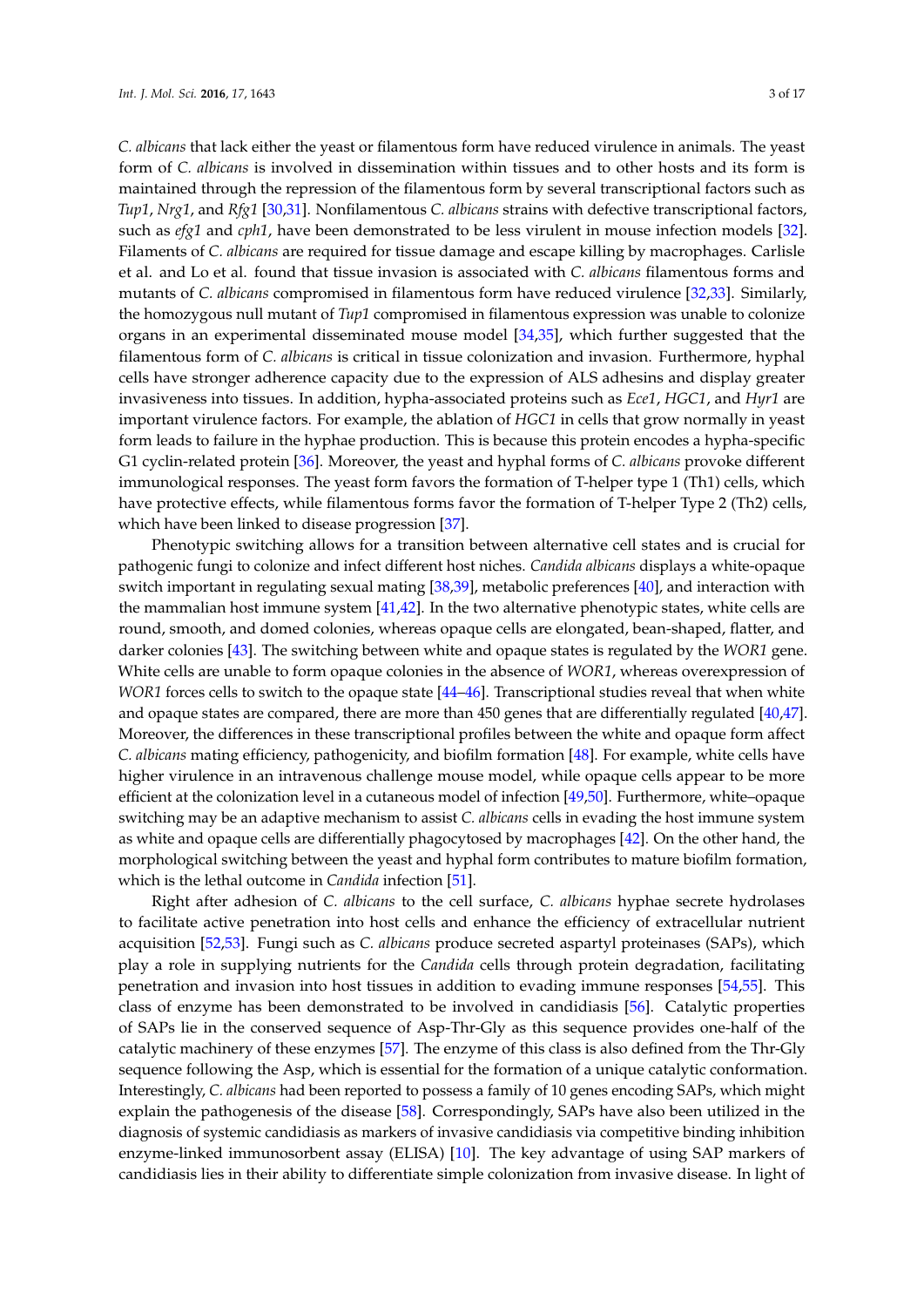SAP as a virulent factor, Vilanova et al. exploited *C. albicans* SAP2 as a potential vaccine candidate in preventing systemic candidiasis in BALB/c mice [\[59\]](#page-13-3). These authors noted that the use of SAP2 protein conjugated with alum adjuvant conferred efficient immune protection by a 20-fold decrease in the colonization of kidneys. In addition, the protection also correlated with an increase in serum antibodies, particularly immunoglobulin G towards SAP2. Based on existing literature on SAP-deficient mutants, SAP1, SAP2, and SAP3 have been shown to contribute significantly to tissue damage and invasion of oral epithelium, while SAP4, SAP5, and SAP6 are important for systemic infections caused by *C. albicans* [\[60\]](#page-13-4).

Another family of *Candida* virulence enzymes are the phospholipases, which consist of four different classes (PLB-A, PLB-B, PLB-C, and PLB-D) [\[61\]](#page-13-5). However, only five members of class B (*PLB1-5*) are extracellular and may contribute to pathogenicity. Phospholipase B expression has been detected immunologically in gastrointestinal and systemic infection and in mucosal models [\[58\]](#page-13-2). The mechanisms of action of phospholipase enzyme are disrupting and breaking down the phospholipids in host cell membranes, which in turn aid adherence and penetration and finally invasion of host cells [\[62\]](#page-13-6). The family of lipases consists of at least 10 members (*LIP1-10*) [\[63](#page-13-7)[,64\]](#page-13-8). *LIP5*, *LIP6*, *LIP8*, and *LIP9* expression was detected in a mouse model of *C. albicans* peritonitis [\[64\]](#page-13-8). A study reported that *C. albicans* strains with lack of *Lip8* expression displayed reduced virulence in infected mice, suggesting that lipases are involved in altering *C. albicans* pathogenicity [\[65\]](#page-13-9).

Biofilms of *C. albicans* are multicellular communities of yeast, pseudohyphae, and hyphae surrounded by extracellular matrix, which form upon adherence to biotic or abiotic surfaces. Biofilms are formed in a sequential process. These include the adherence of yeast cells to the substrate, followed by proliferation of these yeast cells and hyphal cells in the upper part of the biofilm, which is then followed by accumulation of extracellular matrix material and dispersion of yeast cells from the biofilm complex [\[66](#page-13-10)[,67\]](#page-13-11). There are several genes that induce or regulate the formation of biofilm. These transcription factors include Bcr1, Tec1, Efg1, and Hsp1 [\[68\]](#page-13-12). In addition to that, Nobile and co-workers reported on novel transcriptional factors involved in regulating biofilm formation, which include Rob1, Ndt80, and Brg1 [\[69\]](#page-13-13). Furthermore, defective biofilm formation resulting from the deletion of any of these transcriptional regulators (ROB1, BCR1, NDT80, EFG1, TEC1, or BCR1) was observed in an in vivo rat infection model [\[69\]](#page-13-13).

Biofilm formation of *C. albicans* is a huge problem in clinical settings as biofilms on implanted devices such as catheters, pacemakers, and prosthetic devices enable the fungal cells to have direct access into the bloodstream for dissemination and establishing life-threatening systemic infection. The dispersion of yeast cells from the mature biofilm has been demonstrated to directly contribute to virulence in an experimental mouse model of systemic infection [\[67\]](#page-13-11). Another concern about biofilm formation in clinical settings is that they are highly resistant to antifungal drugs and host immune factors in comparison with planktonic cells. Factors such as upregulation of efflux pumps, upregulation of oxidative stress, changes in membrane sterol composition, and increased cell density might contribute to the resistance of biofilm to antifungal drug treatment [\[68\]](#page-13-12).

Contact sensing and thigmotropism (response to both abiotic and biotic surfaces) are important for pathogenicity. The environmental factors provide signals to trigger the hypha and biofilm formation in *C. albicans*. The yeast cells will then switch to hyphal growth upon surface contact [\[70\]](#page-13-14). These hyphae have the potential to invade into the substratum when in contact with substrates such as mucosal surfaces or agar. Biofilm formation can also be induced due to contact with solid surfaces [\[70\]](#page-13-14).

pH sensing has also been discovered to be vital in pathogenicity mechanism. *C. albicans* must get used to pH changes in its surroundings as it is exposed to a range of pH from alkaline to acidic in the human host [\[71\]](#page-13-15). The two cell wall β-glycosidases, namely *PHR1* and *PHR2*, are important proteins in the adaptation to pH changes. *PHR1* and *PHR2* are expressed in neutral-alkaline pH and acidic pH, respectively [\[72,](#page-13-16)[73\]](#page-13-17).

Clearly, *C. albicans* has evolved into a highly successful microorganism with the ability to colonize and infect the human host through a plethora of virulence determinants and adaptation mechanisms.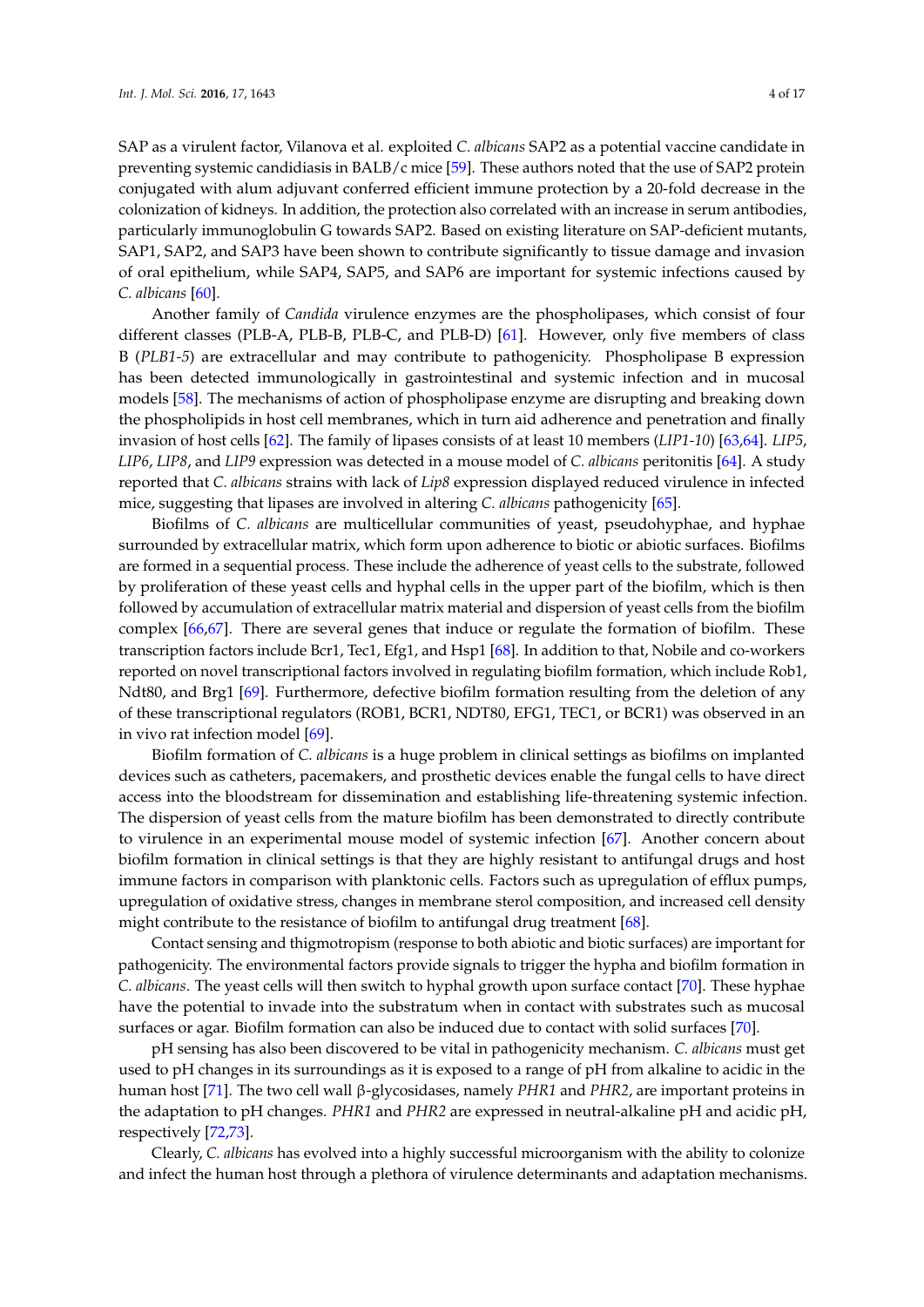Hence, a better understanding on the pathogenicity of *C. albicans* during the infection process will enable us to spawn new ideas on improving the diagnosis of fungal infection or developing new antifungal regimens. For example, *Candida* virulence factors that are crucial in dimorphism, adhesion, and tissue invasion as well as hydrolytic proteases have been proposed as attractive targets and promising antifungal therapy [\[74,](#page-13-18)[75\]](#page-13-19).

#### **3.** *C. albicans* **Infection in Animal Models**

Several animal hosts have been used to investigate events such as invasion and colonization by *Candida* species. These common host systems include mice, fruit flies, nematodes, and zebrafish. Each model has its own advantages and limitations. Hence, it is important for researchers to choose a suitable animal model that fits the experimental design and hypothesis that are being tested. In this review, we will discuss some of the animal models involved in the study of *C. albicans* infection.

Several mini-host models, viz. the fruit fly (*Drosophila melanogaster*), nematode (*Caenorhabditis elegans*), and wax moth (*Galleria mellonella*) [\[76–](#page-13-20)[78\]](#page-14-0), were adopted for *C. albicans* study. The *D. melanogaster* model has been employed in many studies to study, for instance, *Candida* virulence and mutants and the efficacy of antifungal drugs [\[77\]](#page-13-21), to investigate cell-mediated innate immunity against *C. albicans* [\[79\]](#page-14-1), and to probe the links between nutrient availability in infected hosts and *Candida* virulence [\[80\]](#page-14-2). These studies suggest that *D. melanogaster* is a suitable model for large-scale studies of antifungal drug activity, virulence mechanisms, and cell-mediated innate immunity in candidiasis. On the other hand, the *C. elegans* model has also often been used in the screening and development of new antifungal chemical compounds [\[81\]](#page-14-3), to study *Candida* virulence factors [\[68\]](#page-13-12), and to examine antifungal innate immunity [\[82\]](#page-14-4). Like the *D. melanogaster* and *C. elegans* models, the *G. mellonella* model has been employed in many studies, including experiments on *Candida albicans* mutants and virulence [\[83](#page-14-5)[,84\]](#page-14-6), *Candida* virulence factors [\[85](#page-14-7)[–87\]](#page-14-8), *C. albicans* virulence transcriptional factors [\[88\]](#page-14-9), photodynamic therapy (PDT) as a treatment regimen for *Candida* infections [\[89\]](#page-14-10), and the evaluation of the efficacy of antifungal agents [\[90\]](#page-14-11). Overall, the adoption of these mini-hosts in *C. albicans* infection studies provides a number of advantages. Firstly, these mini-hosts are relatively inexpensive care systems in contrast to animal models. Secondly, they are highly amenable to large-scale studies of virulence factors with well-developed molecular tools. In addition, they are an efficient high-throughput drug screening platform and have conserved innate immunity. However, the major drawback of these mini-hosts is that they lack adaptive immunity, and so cannot reflect the real situation of complex fungal pathogenesis and host–pathogen interaction.

Besides these mini-hosts, animal models are used to study the molecular and cellular basis of pathogenesis of candidiasis and allow the ideal study of host–pathogen interactions under a tightly controlled environment as the tissue samples are easily harvested unlike studies on human patients, which present a myriad of complexities. Moreover, the patterns of tissue damage in targeted organs and overall disease pathology and progression in animal models are closely related to humans' specific immune and hormonal responses [\[91](#page-14-12)[,92\]](#page-14-13).

The murine model is one of the predominant animal models in *C. albicans* infection studies due to its direct implications for human systems [\[93\]](#page-14-14). Murine models have been widely used in the study of oral, vaginal, and systemic *Candida* infection as they mimic human *Candida* infection [\[94–](#page-14-15)[96\]](#page-14-16). The murine challenge intravenous model is considered the "Gold Standard" in the study of systemic *Candida* infection [\[97\]](#page-14-17). The process for establishing this disseminated infection involves the intravenous injection of *Candida* cells into the lateral tail vein of mice, which mimics *Candida* bloodstream infection in humans. This model can be used to verify genetic determinants of *Candida* virulence, host–pathogen interaction, and the efficacy of new antifungal drugs. The murine model has also been widely used in the study of oral candidiasis. The advantage of the murine oral candidiasis model is that it only shows typical lesions that are related to local symptoms of oral candidiasis, allowing more precise quantification of the disease burden [\[94\]](#page-14-15). In addition, employment of a murine model further enhances our understanding of host–pathogen interactions in oral candidiasis. For example, Th17 helper T cells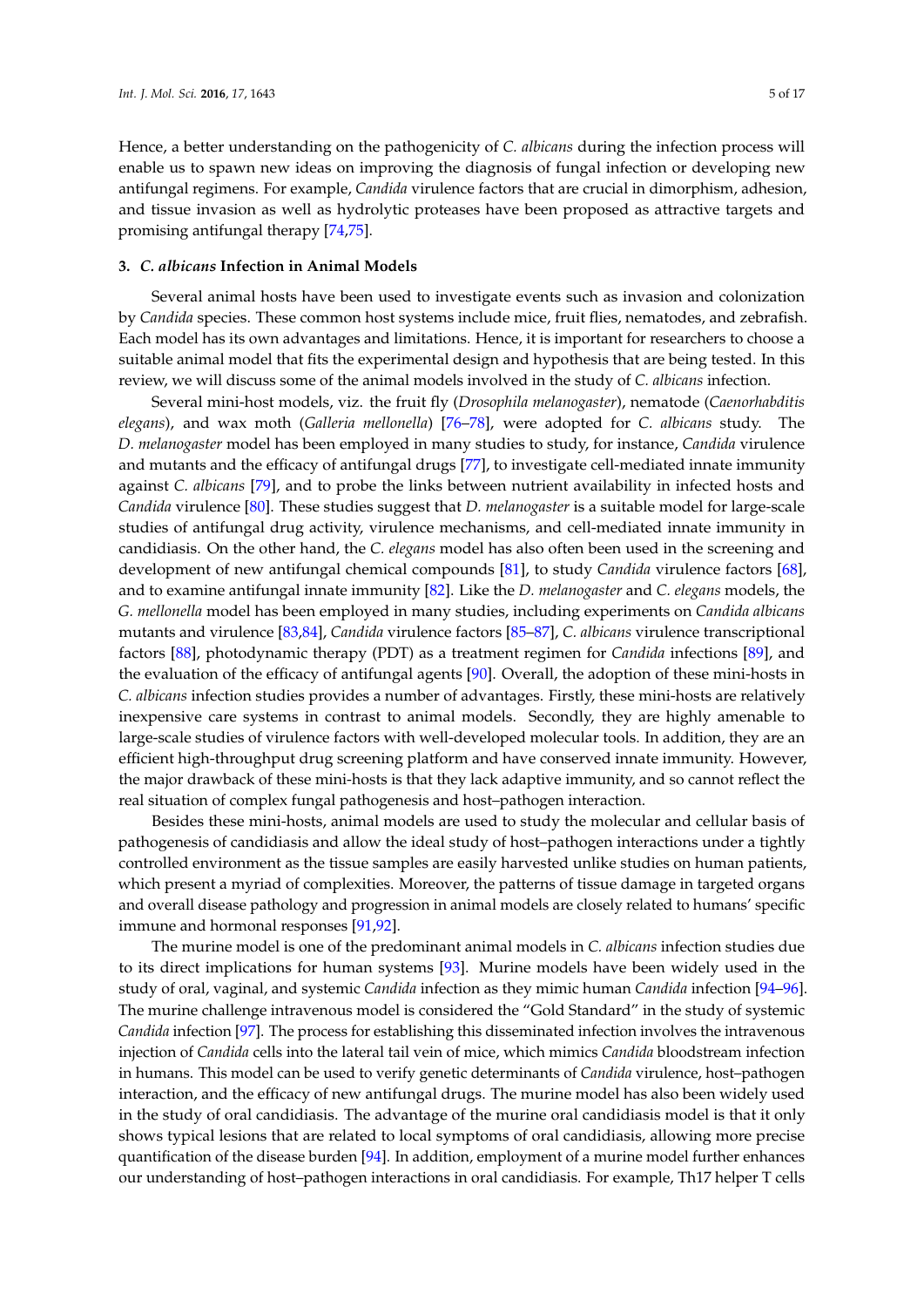and their secreted cytokine IL-17 have been revealed to have a protective role against oral candidiasis. The benefits of murine models of candidiasis include the high similarity to human infection due to the immune system response, which is far superior than using mini-hosts; and the ability to study whole-organ and systemic host response as well as disease pathology. However, some of the drawbacks of adopting mice models include excessive experimental costs, inherently unethical practices, and a limited number of offspring produced for large-scale studies.

Other than mini-hosts and murine models, zebrafish (*Danio rerio*) have also been used in the study of *Candida* pathogenesis and virulence. Embryonic zebrafish were used to study *C. albicans* morphology changes and its link to gene expression and early host response towards this pathogen [\[98\]](#page-15-0). Since a zebrafish embryo is transparent, researchers can perform real-time visualization of host–pathogen interactions [\[99\]](#page-15-1), thus enabling researchers to monitor and track the changes simultaneously in real time in both the pathogen and host, which in turn generates a more precise and accurate interpretation of the host–pathogen interactions. Meanwhile, Brothers et al. used larval zebrafish to study the role of phagocyte oxidase in limiting filamentous growth of *C. albicans* and reported that NADPH oxidase is essential for the control of *C. albicans* filamentation in vivo [\[100\]](#page-15-2). Chen et al. also used zebrafish to study host–pathogen interactions in *C. albicans* [\[101\]](#page-15-3). In a subsequent study, Chen et al. utilized zebrafish eggs to study the gene functions in *C*. *albicans* and proposed that the zebrafish model is cost-effective and time-saving [\[102\]](#page-15-4). The advantage of using the zebrafish model is that it is less invasive compared to animal models. Since zebrafish larvae and embryos are transparent in nature, non-invasive imaging techniques can be used for studies like genetic manipulation or pharmacological treatment. These less intrusive techniques can minimize animal suffering and improve experimental outcomes. Besides that, the zebrafish has a high reproductive rate, which makes it suitable for large-scale studies, and the availability of comprehensive molecular tools for analyzing the results produced makes it more economical due to low maintenance costs [\[103\]](#page-15-5). Moreover, unlike mini-hosts that lack adaptive immunity, zebrafish comprises both innate and adaptive immunity, and mimics mammals in the context of anatomy, physiology, and genetics [\[104\]](#page-15-6).

Therefore, it is imperative to understand the intricate interaction between host and pathogen through the adoption of animal models infected with *Candida* species as it will enable us to consolidate our knowledge of how the pathogen interacts with and influences host cell function, which simulates the transition from asymptomatic colonization to symptomatic infection in humans. This will eventually lead to the development of effective antifungal drugs for treating *Candida* infection.

#### **4.** *Omics* **Perspective on** *Candida***–Host Infection**

Due to advancements in the areas of innate and regulatory immunology, host–pathogen interaction has become the "epitome" of biomedical research. In addition, with the advancement of *omics* technology and the development of advanced systems biology tools, researchers can approach host–pathogen interaction during *Candida* infection in an unprejudiced and quantitative manner.

The host–pathogen interaction is a very complicated process, and much remains to be fully elucidated to dissect the different aspects of *C. albicans* virulence and unravel its interactions with the innate immune system and the contribution of each of these events to *C. albicans* pathogenesis, which may ultimately lead to better therapeutics that can target the cellular response to infection.

#### **5. Transcriptomics**

There have been numerous transcriptomic studies on the interactions between host and *C. albicans.* By using microarray analysis, Kim et al. reported that the co-culture of human monocytes with *C. albicans* resulted in upregulation of genes involved in production of proinflammatory cytokines, interleukins, and tumor necrosis factor- $\alpha$  [\[105\]](#page-15-7). In addition, primary human endothelial cells were found to upregulate 56 genes that predominantly consist of chemotaxis, cell death, and cell signaling related genes against *C. albicans* in vitro [\[106\]](#page-15-8). Interestingly, a study by our group comparing the transcriptomic profiles of low- and high-density *C. albicans*-infected human umbilical vein endothelial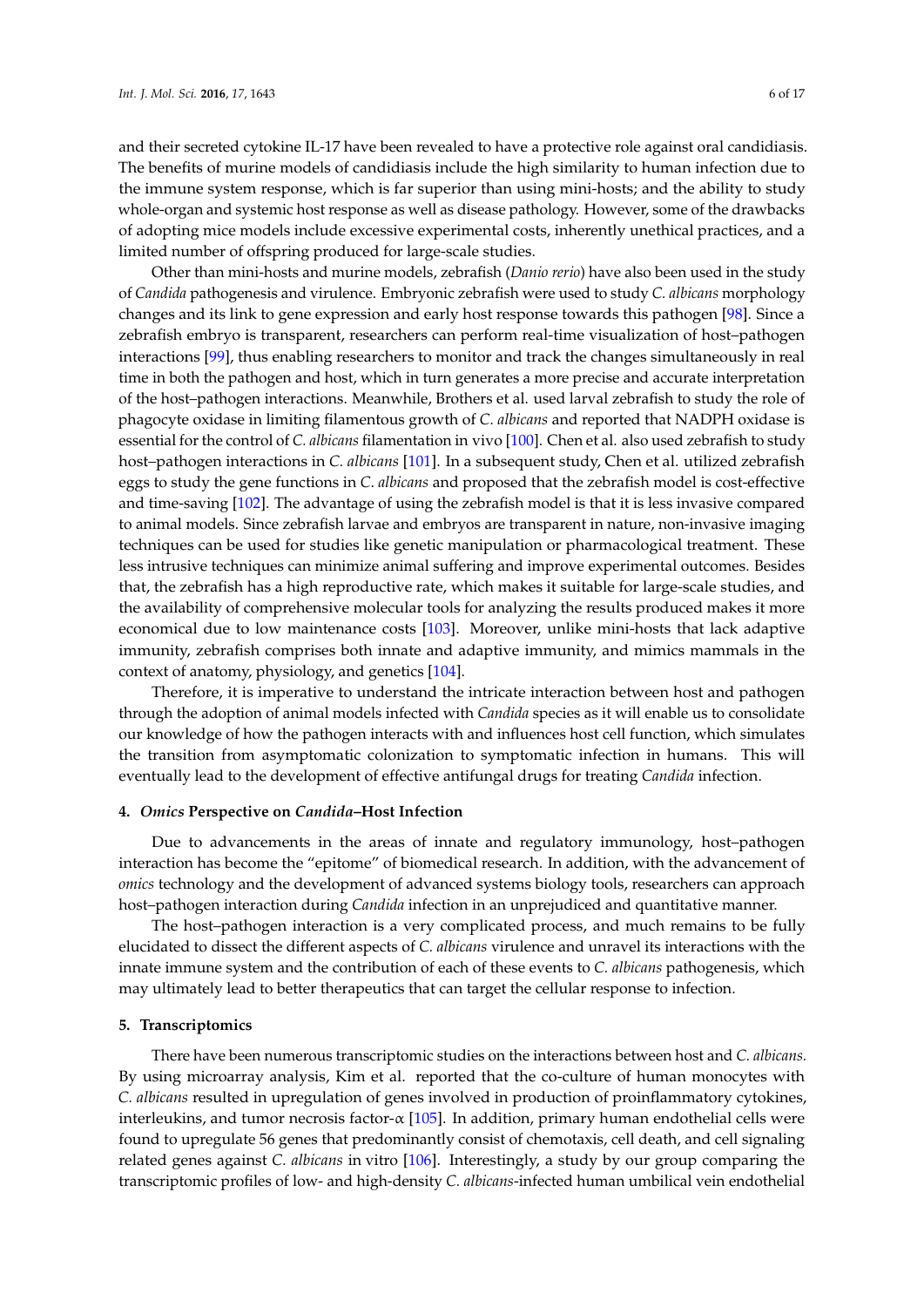cells (HUVECs) revealed that genes involved in apoptosis and cell death were significantly differentially expressed. Our results challenged the conventional belief that the yeast form is avirulent and merely plays a role in dissemination [\[107\]](#page-15-9). Using zebrafish, Chen et al. studied the host–pathogen interaction in *C. albicans* and categorized *C. albicans* infection into three stages, namely adhesion, invasion, and damage. In addition, there is activation of the filamentous formation during invasion phase and iron scavenging roles during the damage phases in *C. albicans*. The expression of the majority of the immune-related genes was seen during the progression of infection from invasion to damage [\[101\]](#page-15-3).

On the other hand, in whole-organ response during systemic *C. albicans* infection, MacCallum (2009) demonstrated that the host response in the kidney against both virulent and attenuated *C. albicans* strains mainly involved acute-phase response, coagulation cascade, and complement. In addition, MacCallum (2009) reported that infection with a virulent strain of *C. albicans* induces host immune responses in the kidney, mainly innate immunity, while infection with an attenuated strain of *C. albicans* was associated with non-immune responses such as metabolic pathways. MacCallum et al. (2009) deduced that early-expressed chemokines were important in predicting the kidney's immunopathology during systemic *C. albicans* infection [\[108\]](#page-15-10). In another study by Chin et al. (2014), our research group suggested that pathogenesis of systemic *C. albicans* infection involved multiple stages and demonstrated organ-specific host immune responses, mainly innate immune response towards *C. albicans* infection [\[93\]](#page-14-14).

Barker et al. (2008) demonstrated that infection with *C. albicans* induces specific endothelial cell responses, not confined to upregulation of host immune genes [\[109\]](#page-15-11). Other non-immune responses such as angiogenesis, stress response, and inhibiting apoptosis were reported, likely caused by *C. albicans*-induced damage to the endothelial cells. Mice infected with *C. albicans* were reported to have endothelial cell proliferation in the regions adjacent to microabscesses in the kidney and brain [\[110\]](#page-15-12), and the proliferation of endothelial cells was likely caused by expression of genes that inhibit apoptosis and stimulate angiogenesis. In addition, Jose et al. (2013) reported an increase in anti-apoptotic signal, which is Bcl12 family member Myeloid cell leukemia 1 (Mcl1) [\[111\]](#page-15-13). Mcl1 is involved in promotion of cell viability during phenotypic transition which includes stimulation of differentiation or proliferation [\[112\]](#page-15-14). Another anti-apoptotic signal includes the increase in phosphorylation of nucleophosmin (NPM), a nucleolar phosphoprotein that binds the tumor suppressors p19Arf and p53. NPM is important for cell proliferation, ribogenesis and survival after DNA damage [\[113\]](#page-15-15).

Taken together, the majority of the previous studies have shown that the innate immunity mediated by neutrophils, macrophages, and monocytes is crucial in pathogen detection, antimicrobial defenses, the activation of the adaptive immune system, and eventually controlling the disease outcome. Nonetheless, findings from Barker et al. (2008) suggested that the role of angiogenesis should be investigated in the pathogenesis of disseminated candidiasis, and the contribution of other non-immune response pathways besides classical immune response pathways should be explored further to better understand the host defense against *Candida* [\[109\]](#page-15-11). On the other hand, the inhibition of apoptosis could be a host immune mechanism reinforcing defenses by maintaining active and viable macrophages against *C. albicans*. However, the inhibition of apoptosis could become another *C. albicans* putative virulence factor if the infected macrophages favor the replication and dissemination of the *C. albicans* that remain alive inside them. Subsequently, it will be interesting to determine whether the anti-apoptotic response is regulated by the pathogen or by the macrophages.

By using RNA sequencing and siRNA technology, Liu et al. (2015) further improved our understanding of the interaction between *C. albicans* infection and host response. In their study, transcriptional profiles of both C*. albicans* and host cells during in vitro infection of oral epithelial and vascular endothelial cells were analyzed. A number of signaling proteins that were not previously linked with the host response to any pathogenic fungus were uncovered via a network analysis of the dataset. The authors also deduced that neural precursor-cell-expressed developmentally downregulated protein 9 (NEDD9) and platelet-derived growth factor BB (PDGF BB) govern the host–pathogen interaction by regulating the uptake of *C. albicans* by host cells [\[114\]](#page-15-16).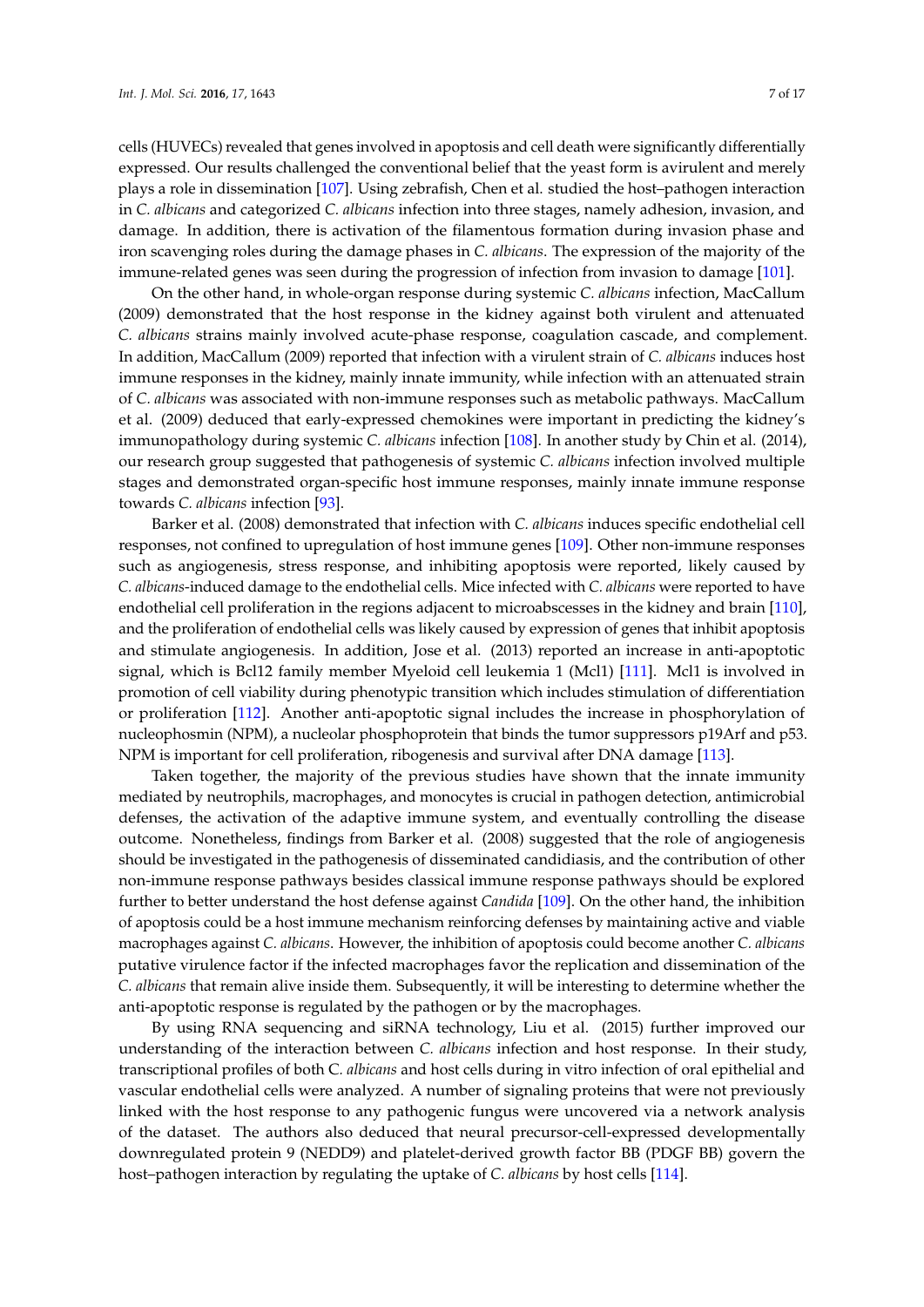#### **6. Genomics**

Genetic susceptibility to *Candida* diseases has generated much interest lately [\[115\]](#page-15-17). Smeekens and his research group have reported that *Candida* susceptibility caused by various genetic variants are found in downstream signaling molecules and pathogen recognition or cytokine receptors [\[116\]](#page-15-18). In addition, a genome-wide association study (GWAS) with 217 human candidemia patients performed by Kumar et al. discovered that SNPs in CD58, LCE4A, and TAGAP will elevate the risk for candidemia [\[117\]](#page-15-19).

#### **7. Proteomics**

Transcriptomic studies can provide new insights on host–pathogen interaction; however, the findings from transcriptomic studies only pertain to the gene level, while certain effectors might not be expressed in cells and thus cannot fully reflect the active effectors or molecules in an organism. Therefore, proteomic analyses of the interaction of *C. albicans* with host immunity is crucial to elucidate the molecular interplay of host immune defence mechanisms, to understand how *C. albicans* can escape from host immunity, and to identify antigenic proteins during *Candida*–host interaction that could serve as diagnostic or prognostic markers and therapeutic interventions in the near future.

Vialás et al. first established a database named Proteopathogen, a protein database that focuses on *C. albicans*–host interaction [\[118\]](#page-15-20). Proteopathogen initially emphasized *C. albicans* and its interaction with macrophages and a subsequent version, Proteopathogen2, expanded on that concept and included the adoption of the HUPO-PSI standards [\[119\]](#page-15-21). It also includes information on proteomics experimental data and proteomic workflows. Martínez-Solano et al. studied the differential expression of proteins in macrophages upon interaction with wild-type strain *C. albicans* SC5314, in a murine macrophage cell line RAW 264.7 [\[120\]](#page-16-0). In the study, the authors reported that the expression of LyGDI, annexin I, Hspa5, L-plastin, and tropomyosin 5 were augmented while the expression of eif3s5, grp58, Hspa9a, Hsp 60, and Hspa8a were reduced. These differential findings indicate that many processes are affected, viz. protein biosynthesis and refolding, oxidative responses, and cytoskeletal organization. In another study by Martínez-Solano et al., the authors studied the interaction of macrophage RAW 264.7 with heat-inactivated *C. albicans* cells and revealed that the overall response involved was anti-inflammatory. The authors also postulated that the differential proteomic response from a macrophage could depend on the status of *C. albicans* cells, either alive or heat-inactivated [\[121\]](#page-16-1). Reales-Calderón et al. investigated the interaction between RAW 264.7 macrophages and *C. albicans* through quantitative proteomics and phosphoproteomics approaches. Reales-Calderón and co-workers reported that macrophage responses against *C. albicans* involved the inflammatory proteins and expression of proteins related to oxidative stress including receptors, cytoskeletal proteins, mitochondrial ribosomal proteins, and transcription factor activators. Furthermore, the authors also identified proteins related to apoptosis in the study and through analysis of apoptotic markers; anti-apoptotic signals were strong and hence the authors suggested that, apart from inflammation, the apoptosis pathway is crucial in host defense against *C. albicans* [\[122\]](#page-16-2). In the following year, Reales-Calderón and co-workers [\[123\]](#page-16-3) studied the differential proteome expression between human M1 and M2 macrophages upon stimulation with *C. albicans.* The findings revealed that the substantial differences between M1 and M2 macrophages were found in metabolic and cytoskeletal rearrangement routes. In addition, the authors found that fructose-1,6-biphosphatase 1, an important enzyme involved in gluconeogenesis, is upregulated in M1 macrophages. Furthermore, upon interaction with *C. albicans*, the authors observed an M1-to-M2 switch in polarization. This switching exacerbates *Candida* pathogenicity by diminishing the immune responses, which in turn increase fungal survival and colonization or an attempt by the host to mitigate the damage caused by inflammation [\[123\]](#page-16-3).

Kitahara et al. analyzed the escaping behavior of *C. albicans* from macrophages by using mixed and quantitative proteome analysis in isolation [\[124\]](#page-16-4). The authors identified five proteins from macrophages and 237 proteins from *C. albicans* as candidate interaction-specific molecules. The authors reported that macrophage-induced *C. albicans* proteins were linked with stress response, membrane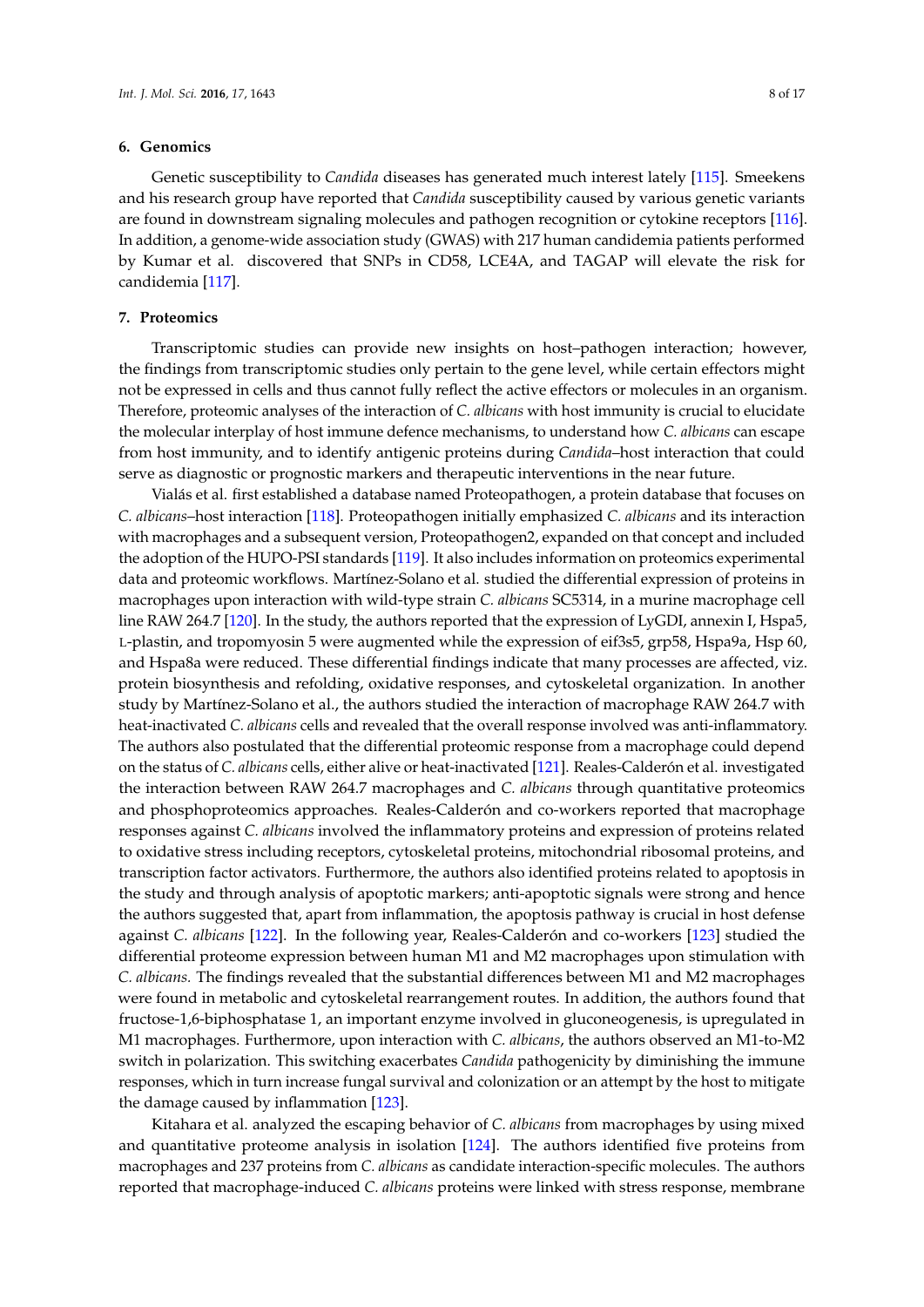synthesis, glucose generation, and other unknown functions. Meanwhile, *C. albicans*-induced macrophage proteins were linked with a chaperone and apoptosis. The authors postulated that *C. albicans* can endure the harsh environment inside macrophages through upregulation of stress-related proteins, while the escape of *C. albicans* from macrophages could be associated with the production of glucose from a β-oxidation pathway and downregulation of chaperone HSPA1A- and apoptosis-associated protein, NOA1-syntheses, in macrophages [\[124\]](#page-16-4). In summary, proteome research on host–pathogen interaction with respect to *Candida* infection is still an emerging field. More comprehensive and large-scale research is needed in the future to unravel the mechanisms of pathogenicity and *Candida* virulence.

#### **8. Computational Systems Biology**

The advancement of *omics* technologies in previous years augments the demands of computational assistance to analyze *omics* data. In fungal immunity, these *omics* data may include transcriptomic, proteomic, and metabolomic findings to generate interaction networks at the host–pathogen level, which can be used to predict the outcome of infection. Furthermore, datasets from host–pathogen interaction were obtained from direct experimentation quantification and there was no linkage between these datasets. Hence, computational systems biology provides a platform to link these datasets from various parameters to identify key characteristics of host–pathogen interactions.

Computational systems biology is an emerging area in fungal immunity study. Hünniger and co-workers (2014) investigated the innate effector mechanisms and *Candida albicans* immune escape in human blood through experimental and computational models. Firstly, the authors analyzed the innate immune response against *C. albicans* by adding fungal cells into human whole blood and found that the predominant immune response was associated with neutrophils, with a minority mediated by monocytes. The authors then developed a virtual *C. albicans* infection model that permitted detailed and quantitative predictions on the dynamics of *Candida*–host interaction in whole blood. The time-resolved data were designed and simulated by a state-based modeling approach that was combined with the Monte Carlo method of simulated annealing to identify the main components of antifungal immunity and to obtain quantitative predictions on a priori unknown transition rates. The authors concluded that in human blood, neutrophils were predominant in killing and eliciting an immune response against *C. abicans*, mediated through intracellular killing and phagocytosis; and that the escape of *C. albicans* from immune response was independent of filamentation, inactivation, or exhaustion of innate immune cells. The resistance of *C. albicans* cells to phagocytosis could lead to dissemination in a bloodstream infection. In addition, the authors also suggested that this experiment–model–experiment cycle is useful in quantitative analyses of host–pathogen interaction in a complex environment like human blood [\[125\]](#page-16-5).

On the other hand, Dühring et al. [\[126\]](#page-16-6) gave an overview of host defense strategies, which include immunological mechanisms and general stressors as well as fungal evasion mechanisms, and the adoption of computational systems biology approaches to investigate these complex interactions through agent-based models and game-theoretical methods. In addition, Durmuş et al. summarized the available literature on the computational analysis of PHI (Pathogen–Host Interaction) networks, including PHI network inference using omics data, computational prediction of PHIs, text mining of PHI data and mathematical modeling, and bioinformatic analysis of PHIs [\[127\]](#page-16-7). Remmele and his co-workers constructed a PHIs network analysis of *C. albicans* and reported that Eno1, phospholipase B (PLB1), Hsp70, and pyruvate kinase (CDC19) are among the *Candida* virulence factors that interact with host factors CD4, Alb and amyloid beta (A4) precursor protein (APP), Toll-like receptor 2 (Tlr2), and epidermal growth factor receptor (Egfr), respectively. This integrated network will be useful for high-throughput analysis of host–pathogen transcriptome and proteome data in the future [\[128\]](#page-16-8). On the other hand, Dix et al. constructed a random forest classifier to determine whether a sample contains a fungal, bacterial, or mock infection by using transcriptomic data obtained from the interaction of bacteria pathogens *Staphylococcus aureus* and *Escherichia coli* and the fungal pathogens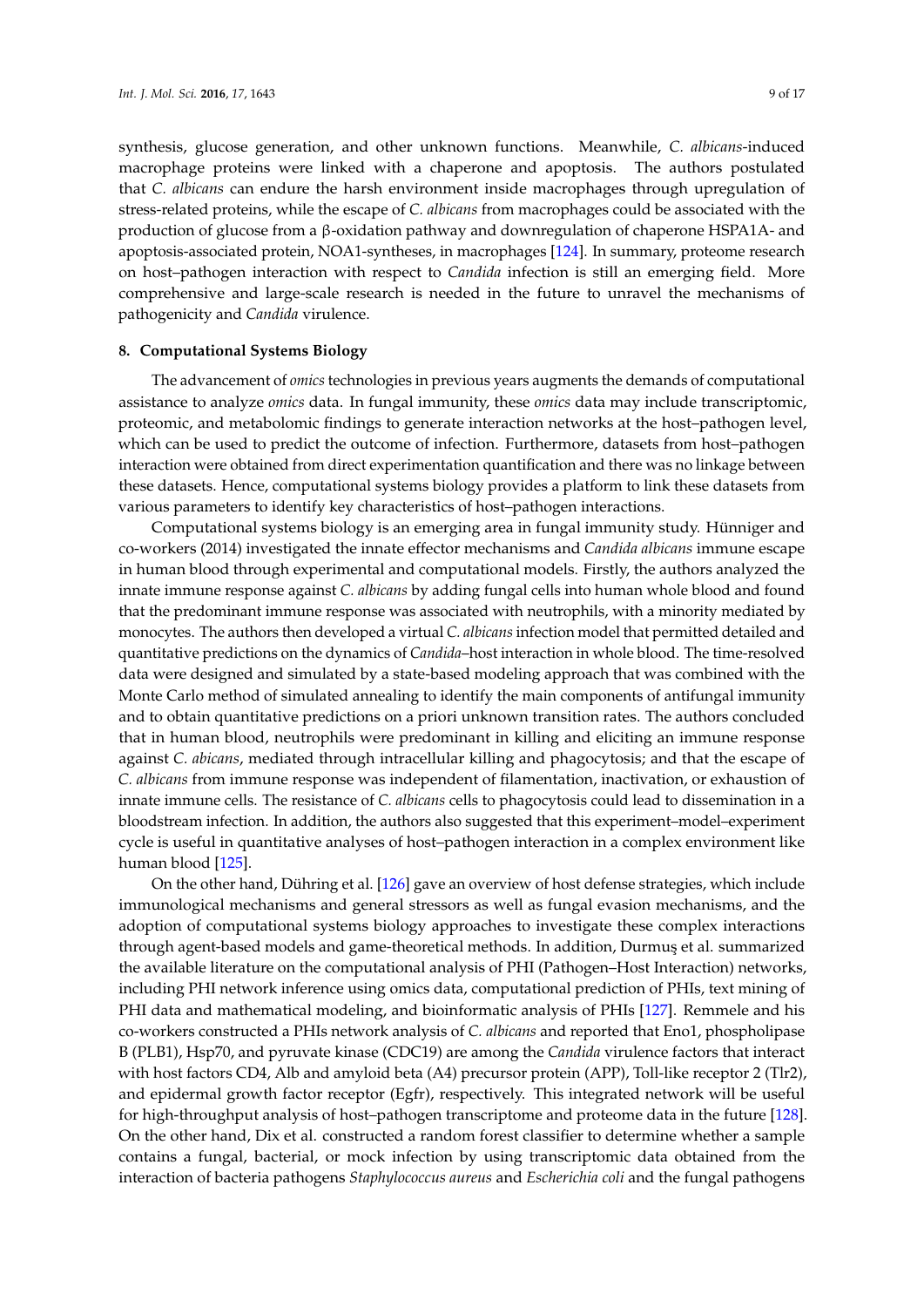*Candida albicans* and *Aspergillus fumigatus* in a human whole-blood model [\[129\]](#page-16-9). This analysis provides new insights into systemic host responses and may ultimately lead to the development of new anti-microbial regimens. Lehnert et al. [\[130\]](#page-16-10) constructed a bottom-up modeling approach, from a state-based model to an agent-based model, to simulate *C. albicans* infection in a human whole-blood model. The authors reported that polymorphonuclear neutrophils (PMN) cells are important effector cells in killing *C. albicans* in human blood. The authors also surmised that a systemic medicine approach that utilizes the predictive power of virtual infection models will play a crucial role in infectious disease diagnosis in the future [\[130\]](#page-16-10).

The potential of computational tools in predicting the host survival in *C. albicans* infection was explored by Peltz and his research group through a combination of computation and experimental models. In the study, a next-generation computational genetic mapping program with advanced features was developed. The computational analysis revealed that early classical complement pathway components (C1q, C1r, and C1s) could affect the survival of mice in a murine genetic model of hematogenous *C. albicans* infection. Experimental study further substantiates the computational results, wherein the binding of serum C1 to *C. albicans* and the survival of chromosome substitution strains was greatly influenced by C1rs alleles. The authors concluded that a combination of a next-generation computational genetic mapping program and an experimental murine genetic model accurately predicted survival after *C. albicans* infection, which involves an interaction between C5 and C1r/s alleles. Furthermore, it was also suggested that this combinatorial, conditional genetic model could enhance our knowledge of the genetic factors affecting susceptibility to neurodegenerative, autoimmune, and infectious diseases [\[131\]](#page-16-11).

In summary, computational modeling of PHIs networks is still in its infancy due to a scarcity of data. However, the modeling of large amounts of data obtained from transcriptomic, proteomic, and metabolomic studies can help us to better understand the mechanism of infection, discover biomarkers for disease diagnosis, and identify novel therapeutic agents for treating infectious diseases.

#### **9. Challenges Apart from Omics and Systems Biology Approaches**

Owing to the advancement of *omics* technology and systems biology, there are still challenges in the analysis of the host–pathogen system. Krüger et al. [\[132\]](#page-16-12) addressed some of the challenges that need to be considered when conducting proteomic analysis of the direct interaction between phagocytic immune effector cells and fungi, including the enormous complexity of proteins that include expanded dynamic ranges, selection of suitable blood donors for the study, selection of an appropriate multiplicity of infection (MOI) to avoid downgrading of the result of relative quantitative analysis, the demands on isolation procedures for immune effector cells, the demands on culture conditions for immune effector cells, and the homogeneity of the cell suspensions used for inoculation [\[132\]](#page-16-12).

Transcriptomic profiles might be useful in fungal diagnostics in the future. Several studies reported that *Candida* infection can be discerned from bacterial infection depending on the induced transcriptome profile [\[133,](#page-16-13)[134\]](#page-16-14). However, certain challenges need to be taken into consideration. The transcriptomic profiles should be replicated in independent studies and involve large samples of candidemia patients for validation. Furthermore, an additional challenge is that transcriptome studies are quite time-consuming and costly. The data generated from transcriptome studies is complicated, and standardization and validation are required between each study [\[135\]](#page-16-15).

Careful design of experimental protocols is needed when fungal studies are involved. This is due to the unique fungal anatomy, especially the fungal cell wall, which may result in the inefficacy of some experiments. The fungal cell wall may interfere with fungal cell lysis, which could lead to incomplete lysis of fungal cells. Moreover, Culibrk et al. (2006) found that the fungal cell wall may interfere with the metabolic labeling necessary for techniques such as SUnSET or SILAC [\[136\]](#page-16-16). On the other hand, *omics* and systems biology studies involve the usage of new and high-throughput technologies. Many of these techniques have been recently reported and are yet to be validated for accuracy and specificity. Hence, challenges arise when these new technologies are employed in the laboratory.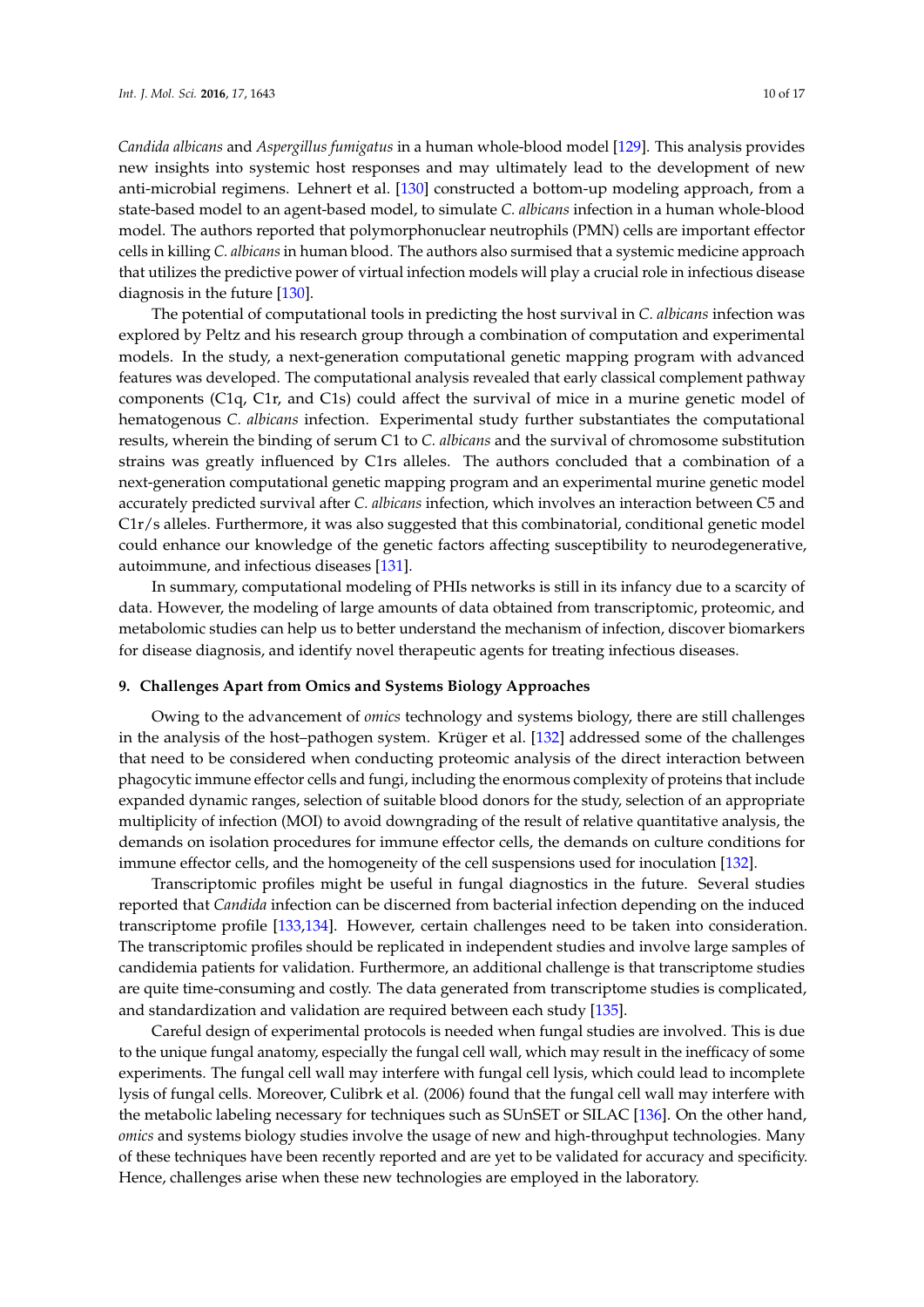#### **10. Conclusions**

*C. albicans* remains one of the most common fungi, causing high mortality and morbidity in immunocompromised patients. This review article highlights the important factors contributing to *C. albicans* virulence, the advantages and drawbacks of various animal models adopted for *C. albicans* pathogenesis, and the application of *omics* technologies, particularly transcriptomics, proteomics, and computational systems biology in *Candida*–host interaction. As systems biology encompasses all *omics* approaches, it is highly valuable for unraveling the complexity of *Candida*–host interaction and for the design of improved therapeutic regimens. As we look to the future, we can anticipate an exponential increase of data from the application of these new technologies, ultimately aiding us in attaining a more holistic understanding of the complex relationship between fungi and humans.

**Acknowledgments:** We would like to acknowledge the management and support staff of the Faculty of Medicine and Health Sciences, University Putra Malaysia for providing financial and infrastructure support for the conducting of the previous studies and for the literature search.

**Author Contributions:** Voon Kin Chin and Tze Yan Lee wrote the manuscript. Basir Rusliza and Pei Pei Chong conceptualized the ideas of the manuscript. Pei Pei Chong wrote and revised the manuscript. All authors approved the final manuscript.

**Conflicts of Interest:** The authors declare no conflict of interest.

#### **References**

- <span id="page-10-0"></span>1. Mora, C.; Tittensor, D.P.; Adl, S.; Simpson, A.G.; Worm, B. How many species are there on Earth and in the ocean? *PLoS Biol.* **2011**, *9*, e1001127. [\[CrossRef\]](http://dx.doi.org/10.1371/journal.pbio.1001127) [\[PubMed\]](http://www.ncbi.nlm.nih.gov/pubmed/21886479)
- <span id="page-10-1"></span>2. Brown, G.D.; Denning, D.W.; Levitz, S.M. Tackling human fungal infections. *Science* **2012**, *336*. [\[CrossRef\]](http://dx.doi.org/10.1126/science.1222236) [\[PubMed\]](http://www.ncbi.nlm.nih.gov/pubmed/22582229)
- <span id="page-10-2"></span>3. Arendrup, M.; Horn, T.; Frimodt-Møller, N. In vivo pathogenicity of eight medically relevant *Candida* species in an animal model. *Infection* **2002**, *30*, 286–291. [\[CrossRef\]](http://dx.doi.org/10.1007/s15010-002-2131-0) [\[PubMed\]](http://www.ncbi.nlm.nih.gov/pubmed/12382088)
- <span id="page-10-3"></span>4. Odds, F.C.; van Nuffel, L.; Dams, G. Prevalence of *Candida* dubliniensis isolates in a yeast stock collection. *J. Clin. Microbiol.* **1998**, *36*, 2869–2873. [\[PubMed\]](http://www.ncbi.nlm.nih.gov/pubmed/9738035)
- <span id="page-10-4"></span>5. Nace, H.L.; Horn, D.; Neofytos, D. Epidemiology and outcome of multiple-species candidemia at a tertiary care center between 2004 and 2007. *Diagn. Microbiol. Infect. Dis.* **2009**, *64*, 289–294. [\[CrossRef\]](http://dx.doi.org/10.1016/j.diagmicrobio.2009.03.010) [\[PubMed\]](http://www.ncbi.nlm.nih.gov/pubmed/19376670)
- <span id="page-10-5"></span>6. Witek-Janusek, L.; Shareef, M.J.; Mathews, H.L. Reduced lymphocyte-mediated antifungal capacity in high-risk infants. *J. Infect. Dis.* **2002**, *186*, 129–133. [\[CrossRef\]](http://dx.doi.org/10.1086/341293) [\[PubMed\]](http://www.ncbi.nlm.nih.gov/pubmed/12089675)
- <span id="page-10-6"></span>7. Pfaller, M.A.; Diekema, D.J. Epidemiology of invasive candidiasis: A persistent public health problem. *Clin. Microbiol. Rev.* **2007**, *20*, 133–163. [\[CrossRef\]](http://dx.doi.org/10.1128/CMR.00029-06) [\[PubMed\]](http://www.ncbi.nlm.nih.gov/pubmed/17223626)
- <span id="page-10-7"></span>8. Pfaller, M.A.; Diekema, D.J. Epidemiology of invasive mycoses in North America. *Crit. Rev. Microbiol.* **2010**, *36*, 1–53. [\[CrossRef\]](http://dx.doi.org/10.3109/10408410903241444) [\[PubMed\]](http://www.ncbi.nlm.nih.gov/pubmed/20088682)
- <span id="page-10-8"></span>9. Schelenz, S. Management of candidiasis in the intensive care unit. *J. Antimicrob. Chemother.* **2008**, *61*, 31–34. [\[CrossRef\]](http://dx.doi.org/10.1093/jac/dkm430) [\[PubMed\]](http://www.ncbi.nlm.nih.gov/pubmed/18063602)
- <span id="page-10-14"></span>10. Morrison, C.J.; Hurst, S.F.; Reiss, E. Competitive binding inhibition enzyme-linked immunosorbent assay that uses the secreted aspartyl proteinase of *Candida albicans* as an antigenic marker for diagnosis of disseminated candidiasis. *Clin. Diagn. Lab. Immunol.* **2003**, *10*, 835–848. [\[CrossRef\]](http://dx.doi.org/10.1128/CDLI.10.5.835-848.2003) [\[PubMed\]](http://www.ncbi.nlm.nih.gov/pubmed/12965914)
- <span id="page-10-9"></span>11. Schofield, D.A.; Westwater, C.; Warner, T.; Nicholas, P.J.; Paulling, E.E.; Balish, E. Hydrolytic gene expression during oroesophageal and gastric candidiasis in immunocompetent and immunodeficient gnotobiotic mice. *J. Infect. Dis.* **2003**, *188*, 591–599. [\[CrossRef\]](http://dx.doi.org/10.1086/377182) [\[PubMed\]](http://www.ncbi.nlm.nih.gov/pubmed/12898449)
- <span id="page-10-10"></span>12. Eggimann, P.; Garbino, J.; Pittet, D. Epidemiology of *Candida* species infections in critically ill non-immunosuppressed patients. *Lancet Infect. Dis.* **2003**, *3*, 685–702. [\[CrossRef\]](http://dx.doi.org/10.1016/S1473-3099(03)00801-6)
- <span id="page-10-11"></span>13. Bouza, E.; Muñoz, P. Epidemiology of candidemia in intensive care units. *Int. J. Antimicrob. Agents* **2008**, *32*, S87–S91. [\[CrossRef\]](http://dx.doi.org/10.1016/S0924-8579(08)70006-2)
- <span id="page-10-12"></span>14. Enoch, D.A.; Ludlam, H.A.; Brown, N.M. Invasive fungal infections: A review of epidemiology and management options. *J. Med. Microbiol.* **2006**, *55*, 809–818. [\[CrossRef\]](http://dx.doi.org/10.1099/jmm.0.46548-0) [\[PubMed\]](http://www.ncbi.nlm.nih.gov/pubmed/16772406)
- <span id="page-10-13"></span>15. Lass-Flörl, C. The changing face of epidemiology of invasive fungal disease in Europe. *Mycoses* **2009**, *52*, 197–205. [\[CrossRef\]](http://dx.doi.org/10.1111/j.1439-0507.2009.01691.x) [\[PubMed\]](http://www.ncbi.nlm.nih.gov/pubmed/19391253)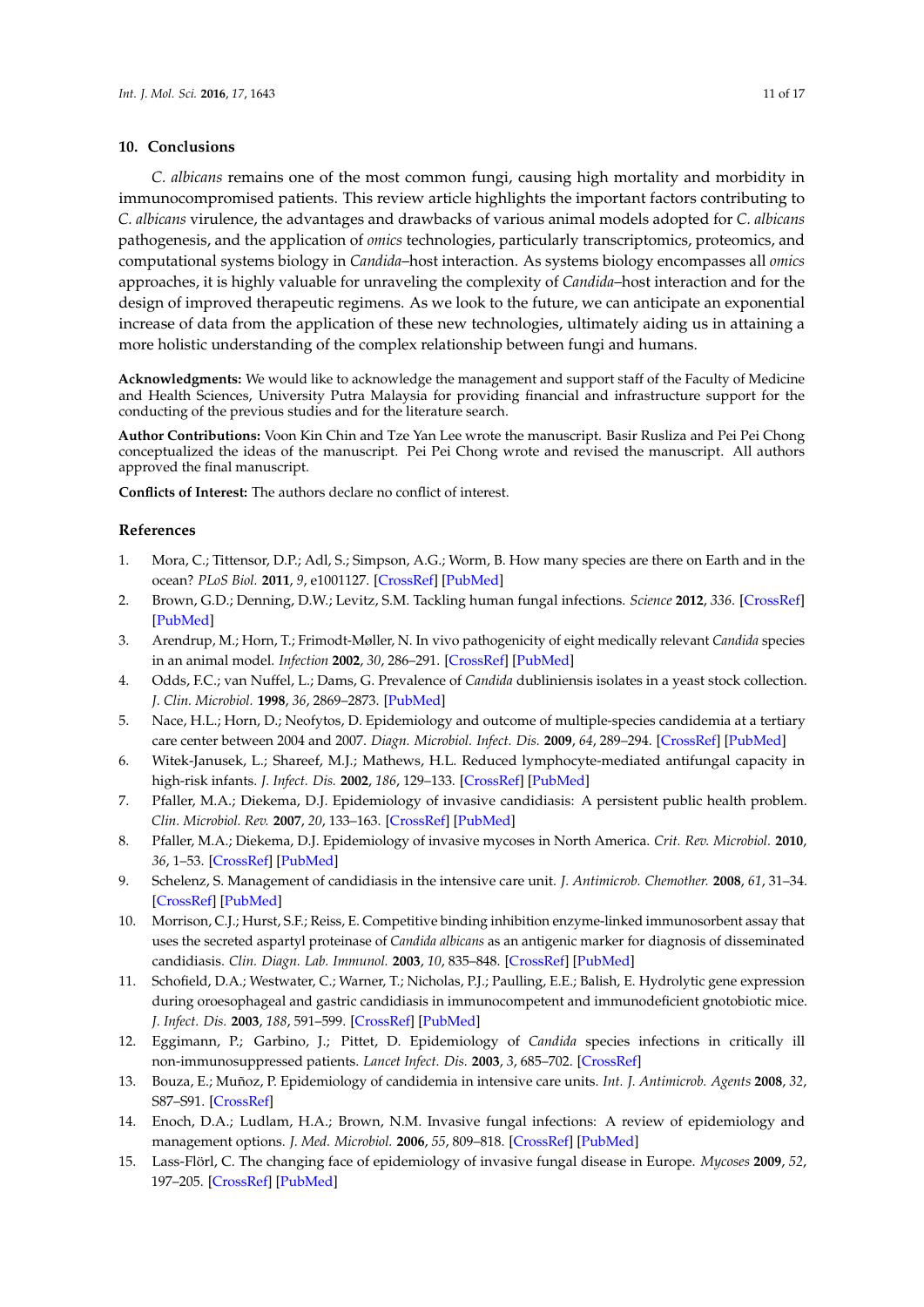- <span id="page-11-0"></span>16. Asakura, K.; Iwaguchi, S.I.; Homma, M.; Sukai, T.; Higashide, K.; Tanaka, K. Electrophoretic karyotypes of clinically isolated yeasts of *Candida albicans* and *C. glabrata*. *Microbiology* **1991**, *137*, 2531–2538. [\[CrossRef\]](http://dx.doi.org/10.1099/00221287-137-11-2531) [\[PubMed\]](http://www.ncbi.nlm.nih.gov/pubmed/1783899)
- <span id="page-11-1"></span>17. Phan, Q.T.; Myers, C.L.; Fu, Y.; Sheppard, D.C.; Yeaman, M.R.; Welch, W.H.; Ibrahim, A.S.; Edwards, J.E., Jr.; Filler, S.G. Als3 is a *Candida albicans* invasin that binds to cadherins and induces endocytosis by host cells. *PLoS Biol.* **2007**, *5*, e64. [\[CrossRef\]](http://dx.doi.org/10.1371/journal.pbio.0050064) [\[PubMed\]](http://www.ncbi.nlm.nih.gov/pubmed/17311474)
- 18. Murciano, C.; Moyes, D.L.; Runglall, M.; Tobouti, P.; Islam, A.; Hoyer, L.L.; Naglik, J.R. Evaluation of the role of *Candida albicans* agglutinin-like sequence (Als) proteins in human oral epithelial cell interactions. *PLoS ONE* **2012**, *7*, e33362. [\[CrossRef\]](http://dx.doi.org/10.1371/journal.pone.0033362) [\[PubMed\]](http://www.ncbi.nlm.nih.gov/pubmed/22428031)
- <span id="page-11-2"></span>19. Zordan, R.; Cormack, B. Adhesins on opportunistic fungal pathogens. In *Candida and Candidiasis*; ASM Press: Washington, DC, USA, 2012; pp. 243–259.
- <span id="page-11-3"></span>20. Zakikhany, K.; Naglik, J.R.; Schmidt-Westhausen, A.; Holland, G.; Schaller, M.; Hube, B. In vivo transcript profiling of *Candida albicans* identifies a gene essential for interepithelial dissemination. *Cell. Microbiol.* **2007**, *9*, 2938–2954. [\[CrossRef\]](http://dx.doi.org/10.1111/j.1462-5822.2007.01009.x) [\[PubMed\]](http://www.ncbi.nlm.nih.gov/pubmed/17645752)
- <span id="page-11-4"></span>21. Naglik, J.R.; Moyes, D.L.; Wächtler, B.; Hube, B. *Candida albicans* interactions with epithelial cells and mucosal immunity. *Microbes Infect.* **2011**, *13*, 963–976. [\[CrossRef\]](http://dx.doi.org/10.1016/j.micinf.2011.06.009) [\[PubMed\]](http://www.ncbi.nlm.nih.gov/pubmed/21801848)
- <span id="page-11-5"></span>22. Nobile, C.J.; Schneider, H.A.; Nett, J.E.; Sheppard, D.C.; Filler, S.G.; Andes, D.R.; Mitchell, A.P. Complementary adhesin function in *C. albicans* biofilm formation. *Curr. Biol.* **2008**, *18*, 1017–1024. [\[CrossRef\]](http://dx.doi.org/10.1016/j.cub.2008.06.034) [\[PubMed\]](http://www.ncbi.nlm.nih.gov/pubmed/18635358)
- <span id="page-11-6"></span>23. Sun, J.N.; Solis, N.V.; Phan, Q.T.; Bajwa, J.S.; Kashleva, H.; Thompson, A.; Liu, Y.; Dongari-Bagtzoglou, A.; Edgerton, M.; Filler, S.G. Host cell invasion and virulence mediated by *Candida albicans* Ssa1. *PLoS Pathog.* **2010**, *6*, e1001181. [\[CrossRef\]](http://dx.doi.org/10.1371/journal.ppat.1001181) [\[PubMed\]](http://www.ncbi.nlm.nih.gov/pubmed/21085601)
- <span id="page-11-7"></span>24. Dalle, F.; Wächtler, B.; L'Ollivier, C.; Holland, G.; Bannert, N.; Wilson, D.; Labruère, C.; Bonnin, A.; Hube, B. Cellular interactions of *Candida albicans* with human oral epithelial cells and enterocytes. *Cell. Microbiol.* **2010**, *12*, 248–271. [\[CrossRef\]](http://dx.doi.org/10.1111/j.1462-5822.2009.01394.x) [\[PubMed\]](http://www.ncbi.nlm.nih.gov/pubmed/19863559)
- <span id="page-11-8"></span>25. Staab, J.F.; Bradway, S.D.; Fidel, P.L.; Sundstrom, P. Adhesive and mammalian transglutaminase substrate properties of *Candida albicans* Hwp1. *Science* **1999**, *283*, 1535–1538. [\[CrossRef\]](http://dx.doi.org/10.1126/science.283.5407.1535) [\[PubMed\]](http://www.ncbi.nlm.nih.gov/pubmed/10066176)
- 26. Sundstrom, P. Adhesion in *Candida* spp. *Cell. Microbiol.* **2002**, *4*, 461–469. [\[CrossRef\]](http://dx.doi.org/10.1046/j.1462-5822.2002.00206.x) [\[PubMed\]](http://www.ncbi.nlm.nih.gov/pubmed/12174081)
- <span id="page-11-9"></span>27. Sundstrom, P.; Cutler, J.E.; Staab, J.F. Reevaluation of the role of HWP1 in systemic candidiasis by use of *Candida albicans* strains with selectable marker URA3 targeted to the ENO1 locus. *Infect. Immun.* **2002**, *70*, 3281–3283. [\[CrossRef\]](http://dx.doi.org/10.1128/IAI.70.6.3281-3283.2002) [\[PubMed\]](http://www.ncbi.nlm.nih.gov/pubmed/12011025)
- <span id="page-11-10"></span>28. Corner, B.E.; Magee, P.T. *Candida* pathogenesis: Unravelling the threads of infection. *Curr. Biol.* **1997**, *7*, R691–R694. [\[CrossRef\]](http://dx.doi.org/10.1016/S0960-9822(06)00357-5)
- <span id="page-11-11"></span>29. Eckert, S.E.; Sheth, C.C.; Mühlschlegel, F.A. Regulation of morphogenesis in *Candida* species. In *Candida. Comparative and Functional Genomics*; Caister Academic Press: Norwich, UK, 2007; pp. 263–291.
- <span id="page-11-12"></span>30. Braun, B.R.; Head, W.S.; Wang, M.X.; Johnson, A.D. Identification and characterization of TUP1-regulated genes in *Candida albicans*. *Genetics* **2000**, *156*, 31–44. [\[PubMed\]](http://www.ncbi.nlm.nih.gov/pubmed/10978273)
- <span id="page-11-13"></span>31. Kadosh, D.; Johnson, A.D. Induction of the *Candida albicans* filamentous growth program by relief of transcriptional repression: A genome-wide analysis. *Mol. Biol. Cell* **2005**, *16*, 2903–2912. [\[CrossRef\]](http://dx.doi.org/10.1091/mbc.E05-01-0073) [\[PubMed\]](http://www.ncbi.nlm.nih.gov/pubmed/15814840)
- <span id="page-11-14"></span>32. Lo, H.J.; Köhler, J.R.; DiDomenico, B.; Loebenberg, D.; Cacciapuoti, A.; Fink, G.R. Nonfilamentous *C. albicans* mutants are avirulent. *Cell* **1997**, *90*, 939–949. [\[CrossRef\]](http://dx.doi.org/10.1016/S0092-8674(00)80358-X)
- <span id="page-11-15"></span>33. Carlisle, P.L.; Banerjee, M.; Lazzell, A.; Monteagudo, C.; López-Ribot, J.L.; Kadosh, D. Expression levels of a filament-specific transcriptional regulator are sufficient to determine *Candida albicans* morphology and virulence. *Proc. Natl. Acad. Sci. USA* **2009**, *106*, 599–604. [\[CrossRef\]](http://dx.doi.org/10.1073/pnas.0804061106) [\[PubMed\]](http://www.ncbi.nlm.nih.gov/pubmed/19116272)
- <span id="page-11-16"></span>34. Kebaara, B.W.; Langford, M.L.; Navarathna, D.H.; Dumitru, R.; Nickerson, K.W.; Atkin, A.L. *Candida albicans* Tup1 is involved in farnesol-mediated inhibition of filamentous-growth induction. *Eukaryot. Cell* **2008**, *7*, 980–987. [\[CrossRef\]](http://dx.doi.org/10.1128/EC.00357-07) [\[PubMed\]](http://www.ncbi.nlm.nih.gov/pubmed/18424510)
- <span id="page-11-17"></span>35. Bendel, C.M. Colonization and epithelial adhesion in the pathogenesis of neonatal candidiasis. *Semin. Perinatol.* **2003**, *5*, 357–364. [\[CrossRef\]](http://dx.doi.org/10.1016/S0146-0005(03)00059-4)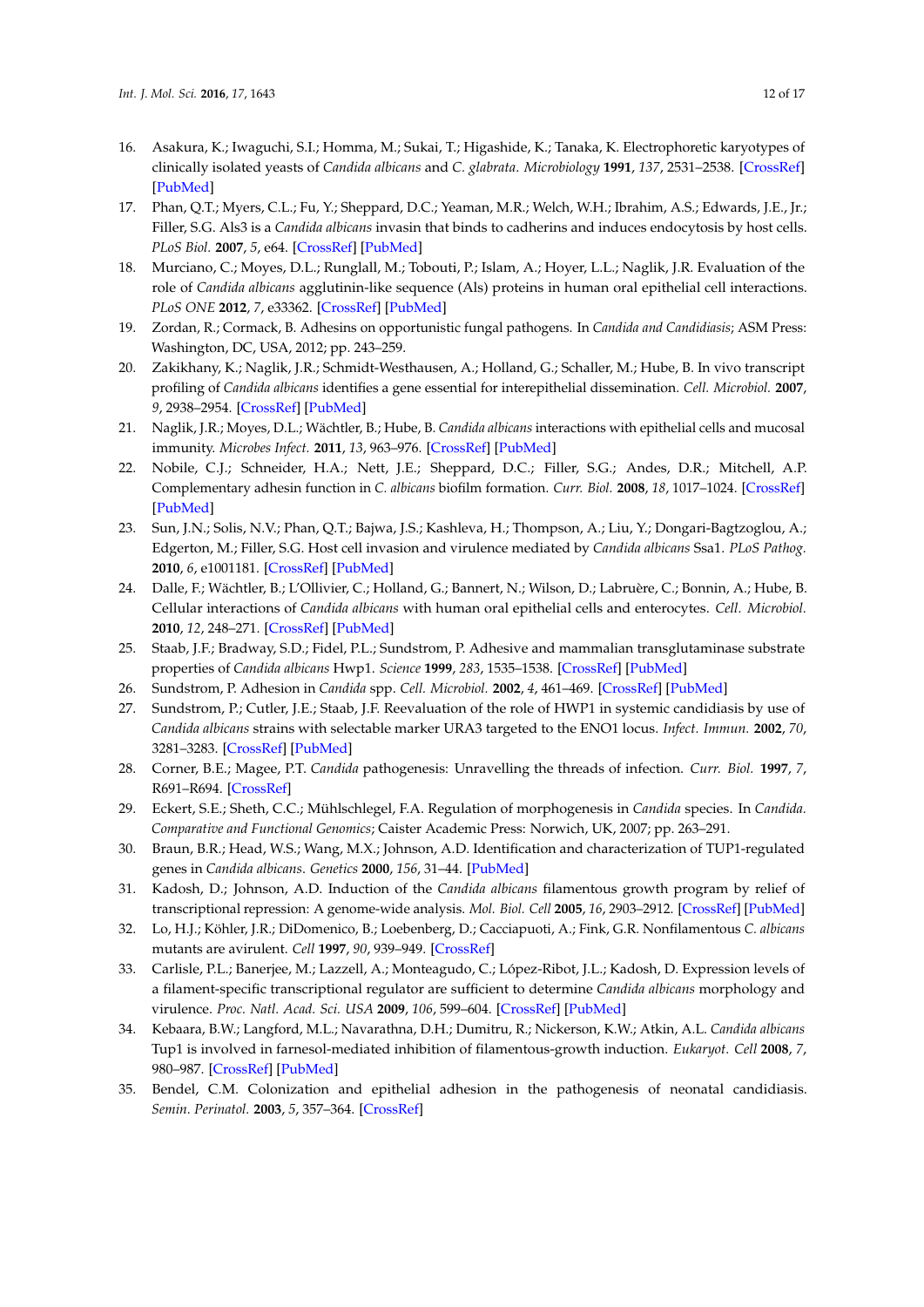- <span id="page-12-0"></span>36. Mayer, F.L.; Wilson, D.; Hube, B. *Candida albicans* pathogenicity mechanisms. *Virulence* **2013**, *4*, 119–128. [\[CrossRef\]](http://dx.doi.org/10.4161/viru.22913) [\[PubMed\]](http://www.ncbi.nlm.nih.gov/pubmed/23302789)
- <span id="page-12-1"></span>37. D'Ostiani, C.F.; del Sero, G.; Bacci, A.; Montagnoli, C.; Spreca, A.; Mencacci, A.; Ricciardi-Castagnoli, P.; Romani, L. Dendritic cells discriminate between yeasts and hyphae of the fungus *Candida albicans* implications for initiation of T helper cell immunity in vitro and in vivo. *J. Exp. Med.* **2000**, *191*, 1661–1674. [\[CrossRef\]](http://dx.doi.org/10.1084/jem.191.10.1661) [\[PubMed\]](http://www.ncbi.nlm.nih.gov/pubmed/10811860)
- <span id="page-12-2"></span>38. Lockhart, S.R.; Pujol, C.; Daniels, K.J.; Miller, M.G.; Johnson, A.D.; Pfaller, M.A.; Soll, D.R. In *Candida albicans*, white-opaque switchers are homozygous for mating type. *Genetics* **2002**, *162*, 737–45. [\[PubMed\]](http://www.ncbi.nlm.nih.gov/pubmed/12399384)
- <span id="page-12-3"></span>39. Miller, M.G.; Johnson, A.D. White-opaque switching in *Candida albicans* is controlled by mating-type locus homeodomain proteins and allows efficient mating. *Cell* **2002**, *110*, 293–302. [\[CrossRef\]](http://dx.doi.org/10.1016/S0092-8674(02)00837-1)
- <span id="page-12-4"></span>40. Lan, C.Y.; Newport, G.; Murillo, L.A.; Jones, T.; Scherer, S.; Davis, R.W.; Agabian, N. Metabolic specialization associated with phenotypic switching in *Candida albicans*. *Proc. Natl. Acad. Sci. USA* **2002**, *99*, 14907–14912. [\[CrossRef\]](http://dx.doi.org/10.1073/pnas.232566499) [\[PubMed\]](http://www.ncbi.nlm.nih.gov/pubmed/12397174)
- <span id="page-12-5"></span>41. Geiger, J.; Wessels, D.; Lockhart, S.R.; Soll, D.R. Release of a potent polymorphonuclear leukocyte chemoattractant is regulated by white-opaque switching in *Candida albicans*. *Infect. Immun.* **2004**, *72*, 667–677. [\[CrossRef\]](http://dx.doi.org/10.1128/IAI.72.2.667-677.2004) [\[PubMed\]](http://www.ncbi.nlm.nih.gov/pubmed/14742507)
- <span id="page-12-6"></span>42. Lohse, M.B.; Johnson, A.D. Differential phagocytosis of white versus opaque *Candida albicans* by Drosophila and mouse phagocytes. *PLoS ONE* **2008**, *3*, e1473. [\[CrossRef\]](http://dx.doi.org/10.1371/journal.pone.0001473) [\[PubMed\]](http://www.ncbi.nlm.nih.gov/pubmed/18213381)
- <span id="page-12-7"></span>43. Slutsky, B.; Staebell, M.; Anderson, J.; Risen, L.; Pfaller, M.; Soll, D.R. "White–opaque transition": A second high-frequency switching system in *Candida albicans*. *J. Bacteriol.* **1987**, *169*, 189–197. [\[PubMed\]](http://www.ncbi.nlm.nih.gov/pubmed/3539914)
- <span id="page-12-8"></span>44. Huang, G.; Wang, H.; Chou, S.; Nie, X.; Chen, J.; Liu, H. Bistable expression of WOR1, a master regulator of white–opaque switching in *Candida albicans*. *Proc. Natl. Acad. Sci. USA* **2006**, *103*, 12813–12818. [\[CrossRef\]](http://dx.doi.org/10.1073/pnas.0605270103) [\[PubMed\]](http://www.ncbi.nlm.nih.gov/pubmed/16905649)
- 45. Srikantha, T.; Borneman, A.R.; Daniels, K.J.; Pujol, C.; Wu, W.; Seringhaus, M.R.; Gerstein, M.; Yi, S.; Snyder, M.; Soll, D.R. TOS9 regulates white-opaque switching in *Candida albicans*. *Eukaryot. Cell* **2006**, *5*, 1674–1687. [\[CrossRef\]](http://dx.doi.org/10.1128/EC.00252-06) [\[PubMed\]](http://www.ncbi.nlm.nih.gov/pubmed/16950924)
- <span id="page-12-9"></span>46. Zordan, R.E.; Galgoczy, D.J.; Johnson, A.D. Epigenetic properties of white–opaque switching in *Candida albicans* are based on a self-sustaining transcriptional feedback loop. *Proc. Natl. Acad. Sci. USA* **2006**, *103*, 12807–12812. [\[CrossRef\]](http://dx.doi.org/10.1073/pnas.0605138103) [\[PubMed\]](http://www.ncbi.nlm.nih.gov/pubmed/16899543)
- <span id="page-12-10"></span>47. Tsong, A.E.; Miller, M.G.; Raisner, R.M.; Johnson, A.D. Evolution of a combinatorial transcriptional circuit: A case study in yeasts. *Cell* **2003**, *115*, 389–399. [\[CrossRef\]](http://dx.doi.org/10.1016/S0092-8674(03)00885-7)
- <span id="page-12-11"></span>48. Bennett, R.J.; Johnson, A.D. Mating in *Candida albicans* and the search for a sexual cycle. *Annu. Rev. Microbiol.* **2005**, *59*, 233–255. [\[CrossRef\]](http://dx.doi.org/10.1146/annurev.micro.59.030804.121310) [\[PubMed\]](http://www.ncbi.nlm.nih.gov/pubmed/15910278)
- <span id="page-12-12"></span>49. Kvaal, C.A.; Srikantha, T.; Soll, D.R. Misexpression of the white-phase-specific gene WH11 in the opaque phase of *Candida albicans* affects switching and virulence. *Infect. Immun.* **1997**, *65*, 4468–4475. [\[PubMed\]](http://www.ncbi.nlm.nih.gov/pubmed/9353021)
- <span id="page-12-13"></span>50. Kvaal, C.; Lachke, S.A.; Srikantha, T.; Daniels, K.; McCoy, J.; Soll, D.R. Misexpression of the opaque-phase-specific genePEP1 (SAP1) in the white phase of *Candida albicans* confers increased virulence in a mouse model of cutaneous infection. *Infect. Immun.* **1999**, *67*, 6652–6662. [\[PubMed\]](http://www.ncbi.nlm.nih.gov/pubmed/10569787)
- <span id="page-12-14"></span>51. Ramage, G.; Mowat, E.; Jones, B.; Williams, C.; Lopez-Ribot, J. Our current understanding of fungal biofilms. *Crit. Rev. Microbial.* **2009**, *35*, 340–355. [\[CrossRef\]](http://dx.doi.org/10.3109/10408410903241436) [\[PubMed\]](http://www.ncbi.nlm.nih.gov/pubmed/19863383)
- <span id="page-12-15"></span>52. Wächtler, B.; Citiulo, F.; Jablonowski, N.; Förster, S.; Dalle, F.; Schaller, M.; Wilson, D.; Hube, B. *Candida albicans*-epithelial interactions: Dissecting the roles of active penetration, induced endocytosis and host factors on the infection process. *PLoS ONE* **2012**, *7*, e36952. [\[CrossRef\]](http://dx.doi.org/10.1371/journal.pone.0036952) [\[PubMed\]](http://www.ncbi.nlm.nih.gov/pubmed/22606314)
- <span id="page-12-16"></span>53. Naglik, J.R.; Rodgers, C.A.; Shirlaw, P.J.; Dobbie, J.L.; Fernandes-Naglik, L.L.; Greenspan, D.; Agabian, N.; Challacombe, S.J. Differential expression of *Candida albicans* secreted aspartyl proteinase and phospholipase B genes in humans correlates with active oral and vaginal infections. *J. Infect. Dis.* **2003**, *188*, 469–479. [\[CrossRef\]](http://dx.doi.org/10.1086/376536) [\[PubMed\]](http://www.ncbi.nlm.nih.gov/pubmed/12870130)
- <span id="page-12-17"></span>54. Gauwerky, K.; Borelli, C.; Korting, H.C. Targeting virulence: A new paradigm for antifungals. *Drug Discov. Today* **2009**, *14*, 214–222. [\[CrossRef\]](http://dx.doi.org/10.1016/j.drudis.2008.11.013) [\[PubMed\]](http://www.ncbi.nlm.nih.gov/pubmed/19152839)
- <span id="page-12-18"></span>55. Chaffin, W.L.; López-Ribot, J.L.; Casanova, M.; Gozalbo, D.; Martínez, J.P. Cell wall and secreted proteins of *Candida albicans*: Identification, function, and expression. *Microbiol. Mol. Biol. Rev.* **1998**, *62*, 130–180. [\[PubMed\]](http://www.ncbi.nlm.nih.gov/pubmed/9529890)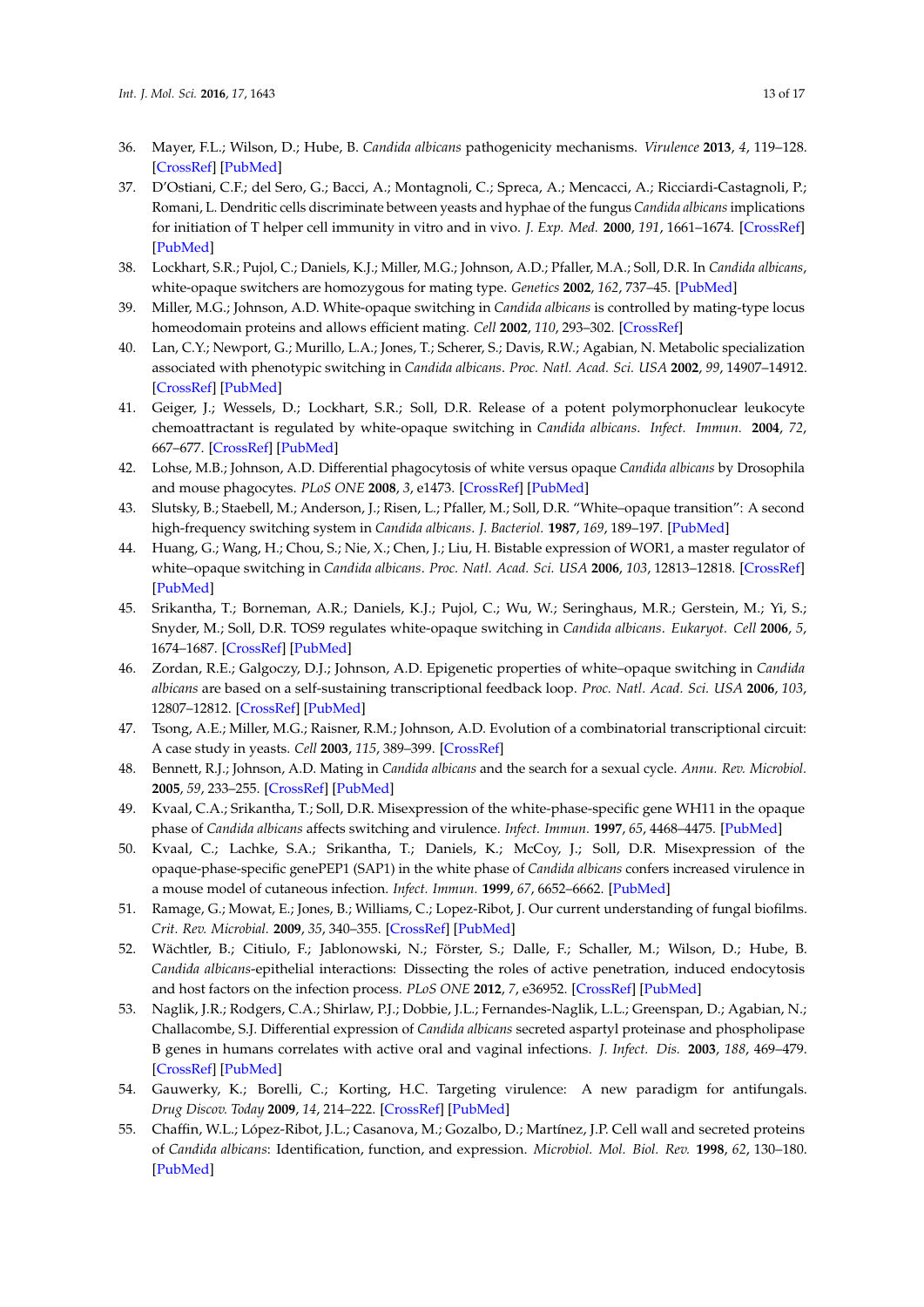- <span id="page-13-0"></span>56. Kullberg, B.J.; Oude, L.A. Epidemiology of opportunistic invasive mycoses. *Eur. J. Med. Res.* **2002**, *7*, 183–191. [\[PubMed\]](http://www.ncbi.nlm.nih.gov/pubmed/12069910)
- <span id="page-13-1"></span>57. Orengo, C.A.; Michie, A.D.; Jones, S.; Jones, D.T.; Swindells, M.B.; Thornton, J.M. CATH—A hierarchic classification of protein domain structures. *Structure* **1997**, *5*, 1093–1109. [\[CrossRef\]](http://dx.doi.org/10.1016/S0969-2126(97)00260-8)
- <span id="page-13-2"></span>58. Schaller, M.; Borelli, C.; Korting, H.C.; Hube, B. Hydrolytic enzymes as virulence factors of *Candida albicans*. *Mycoses* **2005**, *48*, 365–377. [\[CrossRef\]](http://dx.doi.org/10.1111/j.1439-0507.2005.01165.x) [\[PubMed\]](http://www.ncbi.nlm.nih.gov/pubmed/16262871)
- <span id="page-13-3"></span>59. Vilanova, M.; Teixeira, L.; Caramalho, Í.; Torrado, E.; Marques, A.; Madureira, P.; Ribeiro, A.; Ferreira, P.; Gama, M.; Demengeot, J. Protection against systemic candidiasis in mice immunized with secreted aspartic proteinase 2. *Immunology* **2004**, *111*, 334–342. [\[CrossRef\]](http://dx.doi.org/10.1111/j.1365-2567.2004.01819.x) [\[PubMed\]](http://www.ncbi.nlm.nih.gov/pubmed/15009435)
- <span id="page-13-4"></span>60. Naglik, J.R.; Newport, G.; White, T.C.; Fernandes-Naglik, L.L.; Greenspan, J.S.; Greenspan, D.; Sweet, S.P.; Challacombe, S.J.; Agabian, N. In vivo analysis of secreted aspartyl proteinase expression in human oral candidiasis. *Infect. Immun.* **1999**, *67*, 2482–2490. [\[PubMed\]](http://www.ncbi.nlm.nih.gov/pubmed/10225911)
- <span id="page-13-5"></span>61. Niewerth, M.; Korting, H.C. Phospholipases of *Candida albicans*. *Mycoses* **2001**, *44*, 361–367. [\[CrossRef\]](http://dx.doi.org/10.1046/j.1439-0507.2001.00685.x) [\[PubMed\]](http://www.ncbi.nlm.nih.gov/pubmed/11766099)
- <span id="page-13-6"></span>62. Mavor, A.L.; Thewes, S.; Hube, B. Systemic fungal infections caused by *Candida* species: Epidemiology, infection process and virulence attributes. *Curr. Drug Targets* **2005**, *6*, 863–874. [\[CrossRef\]](http://dx.doi.org/10.2174/138945005774912735) [\[PubMed\]](http://www.ncbi.nlm.nih.gov/pubmed/16375670)
- <span id="page-13-7"></span>63. Fu, Y.; Ibrahim, A.S.; Fonzi, W.; Zhou, X.; Ramos, C.F.; Ghannoum, M.A. Cloning and characterization of a gene (LIP1) which encodes a lipase from the pathogenic yeast *Candida albicans*. *Microbiology* **1997**, *143*, 331–340. [\[CrossRef\]](http://dx.doi.org/10.1099/00221287-143-2-331) [\[PubMed\]](http://www.ncbi.nlm.nih.gov/pubmed/9043110)
- <span id="page-13-8"></span>64. Hube, B.; Stehr, F.; Bossenz, M.; Mazur, A.; Kretschmar, M.; Schäfer, W. Secreted lipases of *Candida albicans*: Cloning, characterisation and expression analysis of a new gene family with at least ten members. *Arch. Microbiol.* **2000**, *174*, 362–374. [\[CrossRef\]](http://dx.doi.org/10.1007/s002030000218) [\[PubMed\]](http://www.ncbi.nlm.nih.gov/pubmed/11131027)
- <span id="page-13-9"></span>65. Gácser, A.; Stehr, F.; Kröger, C.; Kredics, L.; Schäfer, W.; Nosanchuk, J.D. Lipase 8 affects the pathogenesis of *Candida albicans*. *Infect. Immun.* **2007**, *75*, 4710–4718. [\[CrossRef\]](http://dx.doi.org/10.1128/IAI.00372-07) [\[PubMed\]](http://www.ncbi.nlm.nih.gov/pubmed/17646357)
- <span id="page-13-10"></span>66. Finkel, J.S.; Mitchell, A.P. Genetic control of *Candida albicans* biofilm development. *Nat. Rev. Microbiol.* **2011**, *9*, 109–118. [\[CrossRef\]](http://dx.doi.org/10.1038/nrmicro2475) [\[PubMed\]](http://www.ncbi.nlm.nih.gov/pubmed/21189476)
- <span id="page-13-11"></span>67. Uppuluri, P.; Chaturvedi, A.K.; Srinivasan, A.; Banerjee, M.; Ramasubramaniam, A.K.; Köhler, J.R.; Kadosh, D.; Lopez-Ribot, J.L. Dispersion as an important step in the *Candida albicans* biofilm developmental cycle. *PLoS Pathog.* **2010**, *6*, e1000828. [\[CrossRef\]](http://dx.doi.org/10.1371/journal.ppat.1000828) [\[PubMed\]](http://www.ncbi.nlm.nih.gov/pubmed/20360962)
- <span id="page-13-12"></span>68. Fanning, S.; Mitchell, A.P. Fungal biofilms. *PLoS Pathog.* **2012**, *8*, e1002585. [\[CrossRef\]](http://dx.doi.org/10.1371/journal.ppat.1002585) [\[PubMed\]](http://www.ncbi.nlm.nih.gov/pubmed/22496639)
- <span id="page-13-13"></span>69. Nobile, C.J.; Fox, E.P.; Nett, J.E.; Sorrells, T.R.; Mitrovich, Q.M.; Hernday, A.D.; Tuch, B.B.; Andes, D.R.; Johnson, A.D. A recently evolved transcriptional network controls biofilm development in *Candida albicans*. *Cell* **2012**, *148*, 126–138. [\[CrossRef\]](http://dx.doi.org/10.1016/j.cell.2011.10.048) [\[PubMed\]](http://www.ncbi.nlm.nih.gov/pubmed/22265407)
- <span id="page-13-14"></span>70. Kumamoto, C.A. Molecular mechanisms of mechanosensing and their roles in fungal contact sensing. *Nat. Rev. Microbiol.* **2008**, *6*, 667–673. [\[CrossRef\]](http://dx.doi.org/10.1038/nrmicro1960) [\[PubMed\]](http://www.ncbi.nlm.nih.gov/pubmed/18679170)
- <span id="page-13-15"></span>71. Davis, D.A. How human pathogenic fungi sense and adapt to pH: The link to virulence. *Curr. Opin. Microbiol.* **2009**, *12*, 365–370. [\[CrossRef\]](http://dx.doi.org/10.1016/j.mib.2009.05.006) [\[PubMed\]](http://www.ncbi.nlm.nih.gov/pubmed/19632143)
- <span id="page-13-16"></span>72. Fonzi, W.A. PHR1 and PHR2 of *Candida albicans* Encode putative glycosidases required for proper cross-linking of β-1, 3-and β-1, 6-Glucans. *J. Bacteriol.* **1999**, *181*, 7070–7079. [\[PubMed\]](http://www.ncbi.nlm.nih.gov/pubmed/10559174)
- <span id="page-13-17"></span>73. Mühlschlegel, F.A.; Fonzi, W.A. PHR2 of *Candida albicans* encodes a functional homolog of the pH-regulated gene PHR1 with an inverted pattern of pH-dependent expression. *Mol. Cell. Biol.* **1997**, *17*, 5960–5967. [\[CrossRef\]](http://dx.doi.org/10.1128/MCB.17.10.5960) [\[PubMed\]](http://www.ncbi.nlm.nih.gov/pubmed/9315654)
- <span id="page-13-18"></span>74. Jacobsen, I.D.; Wilson, D.; Wächtler, B.; Brunke, S.; Naglik, J.R.; Hube, B. *Candida albicans* dimorphism as a therapeutic target. *Expert Rev. Anti-Infect. Ther.* **2012**, *10*, 85–93. [\[CrossRef\]](http://dx.doi.org/10.1586/eri.11.152) [\[PubMed\]](http://www.ncbi.nlm.nih.gov/pubmed/22149617)
- <span id="page-13-19"></span>75. Clatworthy, A.E.; Pierson, E.; Hung, D.T. Targeting virulence: A new paradigm for antimicrobial therapy. *Nat. Chem. Biol.* **2007**, *3*, 541–548. [\[CrossRef\]](http://dx.doi.org/10.1038/nchembio.2007.24) [\[PubMed\]](http://www.ncbi.nlm.nih.gov/pubmed/17710100)
- <span id="page-13-20"></span>76. Pukkila-Worley, R.; Peleg, A.Y.; Tampakakis, E.; Mylonakis, E. *Candida albicans* hyphal formation and virulence assessed using a Caenorhabditis elegans infection model. *Eukaryot. Cell* **2009**, *8*, 1750–1758. [\[CrossRef\]](http://dx.doi.org/10.1128/EC.00163-09) [\[PubMed\]](http://www.ncbi.nlm.nih.gov/pubmed/19666778)
- <span id="page-13-21"></span>77. Chamilos, G.; Luna, M.; Lewis, R.E.; Bodey, G.P.; Chemaly, R.; Tarrand, J.J.; Safdar, A.; Kontoyiannis, D.P. Invasive fungal infections in patients with hematologic malignancies in a tertiary care cancer center: An autopsy study over a 15-year period (1989–2003). *Haematologica* **2006**, *91*, 986–989. [\[PubMed\]](http://www.ncbi.nlm.nih.gov/pubmed/16757415)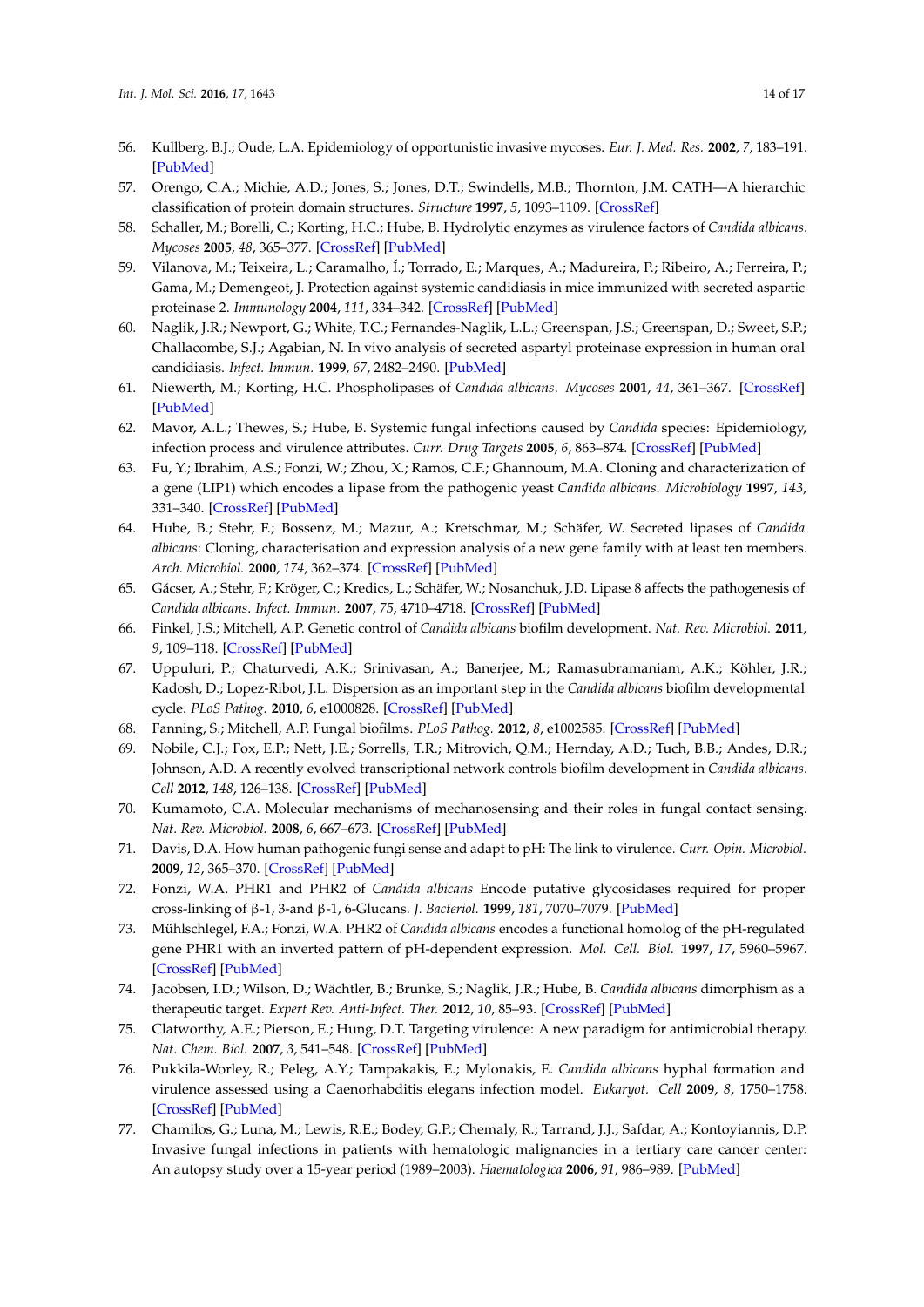- <span id="page-14-0"></span>78. Chamilos, G.; Nobile, C.J.; Bruno, V.M.; Lewis, R.E.; Mitchell, A.P.; Kontoyiannis, D.P. *Candida albicans* Cas5, a regulator of cell wall integrity, is required for virulence in murine and toll mutant fly models. *J. Infect. Dis.* **2009**, *200*, 152–157. [\[CrossRef\]](http://dx.doi.org/10.1086/599363) [\[PubMed\]](http://www.ncbi.nlm.nih.gov/pubmed/19463063)
- <span id="page-14-1"></span>79. Levitin, A.; Whiteway, M. The effect of prostaglandin E 2 on transcriptional responses of *Candida albicans*. *Microbiol. Res.* **2007**, *162*, 201–210. [\[CrossRef\]](http://dx.doi.org/10.1016/j.micres.2007.02.001) [\[PubMed\]](http://www.ncbi.nlm.nih.gov/pubmed/17433645)
- <span id="page-14-2"></span>80. Davis, M.M.; Alvarez, F.J.; Ryman, K.; Holm, Å.A.; Ljungdahl, P.O.; Engström, Y. Wild-type *Drosophila melanogaster* as a model host to analyze nitrogen source dependent virulence of *Candida albicans*. *PLoS ONE* **2011**, *6*, e27434. [\[CrossRef\]](http://dx.doi.org/10.1371/journal.pone.0027434) [\[PubMed\]](http://www.ncbi.nlm.nih.gov/pubmed/22110651)
- <span id="page-14-3"></span>81. Breger, J.; Fuchs, B.B.; Aperis, G.; Moy, T.I.; Ausubel, F.M.; Mylonakis, E. Antifungal chemical compounds identified using a *C. elegans* pathogenicity assay. *PLoS Pathog.* **2007**, *3*, e18. [\[CrossRef\]](http://dx.doi.org/10.1371/journal.ppat.0030018) [\[PubMed\]](http://www.ncbi.nlm.nih.gov/pubmed/17274686)
- <span id="page-14-4"></span>82. Pukkila-Worley, R.; Ausubel, F.M.; Mylonakis, E. *Candida albicans* infection of *Caenorhabditis elegans* induces antifungal immune defenses. *PLoS Pathog.* **2011**, *7*, e1002074. [\[CrossRef\]](http://dx.doi.org/10.1371/journal.ppat.1002074) [\[PubMed\]](http://www.ncbi.nlm.nih.gov/pubmed/21731485)
- <span id="page-14-5"></span>83. Brennan, M.; Thomas, D.Y.; Whiteway, M.; Kavanagh, K. Correlation between virulence of *Candida albicans* mutants in mice and *Galleria mellonella* larvae. *FEMS Immunol. Med. Microbiol.* **2002**, *34*, 153–157. [\[CrossRef\]](http://dx.doi.org/10.1111/j.1574-695X.2002.tb00617.x) [\[PubMed\]](http://www.ncbi.nlm.nih.gov/pubmed/12381467)
- <span id="page-14-6"></span>84. Dunphy, G.B.; Oberholzer, U.; Whiteway, M.; Zakarian, R.J.; Boomer, I. Virulence of *Candida albicans* mutants toward larval *Galleria mellonella* (Insecta, Lepidoptera, Galleridae). *Can. J. Microbiol.* **2003**, *49*, 514–524. [\[CrossRef\]](http://dx.doi.org/10.1139/w03-064) [\[PubMed\]](http://www.ncbi.nlm.nih.gov/pubmed/14608387)
- <span id="page-14-7"></span>85. Fuchs, B.B.; Eby, J.; Nobile, C.J.; El Khoury, J.B.; Mitchell, A.P.; Mylonakis, E. Role of filamentation in *Galleria mellonella* killing by *Candida albicans*. *Microbes Infect.* **2010**, *12*, 488–496. [\[CrossRef\]](http://dx.doi.org/10.1016/j.micinf.2010.03.001) [\[PubMed\]](http://www.ncbi.nlm.nih.gov/pubmed/20223293)
- 86. Rossoni, R.D.; Barbosa, J.O.; Vilela, S.F.; Santos, J.D.; Jorge, A.O.; Junqueira, J.C. Correlation of phospholipase and proteinase production of *Candida* with in vivo pathogenicity in *Galleria mellonella*. *Braz. J. Oral Sci.* **2013**, *12*, 199–204. [\[CrossRef\]](http://dx.doi.org/10.1590/S1677-32252013000300009)
- <span id="page-14-8"></span>87. Jacobsen, I.D. *Galleria mellonella* as a model host to study virulence of Candida. *Virulence* **2014**, *5*, 237–239. [\[CrossRef\]](http://dx.doi.org/10.4161/viru.27434) [\[PubMed\]](http://www.ncbi.nlm.nih.gov/pubmed/24384470)
- <span id="page-14-9"></span>88. Amorim-Vaz, S.; Delarze, E.; Ischer, F.; Sanglard, D.; Coste, A.T. Examining the virulence of *Candida albicans* transcription factor mutants using *Galleria mellonella* and mouse infection models. *Front. Microbiol.* **2015**, *5*. [\[CrossRef\]](http://dx.doi.org/10.3389/fmicb.2015.00367) [\[PubMed\]](http://www.ncbi.nlm.nih.gov/pubmed/25999923)
- <span id="page-14-10"></span>89. Junior, J.C.; Sabino, C.P.; Tan, X.; Junqueira, J.C.; Wang, Y.; Fuchs, B.B.; Jorge, A.O.; Tegos, G.P.; Hamblin, M.R.; Mylonakis, E. Selective photoinactivation of *Candida albicans* in the non-vertebrate host infection model *Galleria mellonella*. *BMC Microbiol.* **2013**, *13*. [\[CrossRef\]](http://dx.doi.org/10.1186/1471-2180-13-217)
- <span id="page-14-11"></span>90. Li, D.D.; Deng, L.; Hu, G.H.; Zhao, L.X.; Hu, D.D.; Jiang, Y.Y.; Wang, Y. Using *Galleria mellonella*–*Candida albicans* infection model to evaluate antifungal agents. *Biol. Pharm. Bull.* **2013**, *36*, 1482–1427. [\[CrossRef\]](http://dx.doi.org/10.1248/bpb.b13-00270) [\[PubMed\]](http://www.ncbi.nlm.nih.gov/pubmed/23995660)
- <span id="page-14-12"></span>91. Ashman, R.B.; Fulurija, A.; Papadimitriou, J.M. Strain-dependent differences in host response to *Candida albicans* infection in mice are related to organ susceptibility and infectious load. *Infect. Immun.* **1996**, *64*, 1866–1869. [\[PubMed\]](http://www.ncbi.nlm.nih.gov/pubmed/8613406)
- <span id="page-14-13"></span>92. Odds, F.C.; van Nuffel, L.; Gow, N.A. Survival in experimental *Candida albicans* infections depends on inoculum growth conditions as well as animal host. *Microbiology* **2000**, *146*, 1881–1889. [\[CrossRef\]](http://dx.doi.org/10.1099/00221287-146-8-1881) [\[PubMed\]](http://www.ncbi.nlm.nih.gov/pubmed/10931892)
- <span id="page-14-14"></span>93. Chin, V.K.; Foong, K.J.; Maha, A.; Rusliza, B.; Norhafizah, M.; Chong, P.P. Multi-step pathogenesis and induction of local immune response by systemic *Candida albicans* infection in an intravenous challenge mouse model. *Int. J. Mol. Sci.* **2014**, *15*, 14848–14867. [\[CrossRef\]](http://dx.doi.org/10.3390/ijms150814848) [\[PubMed\]](http://www.ncbi.nlm.nih.gov/pubmed/25153636)
- <span id="page-14-15"></span>94. Conti, H.R.; Shen, F.; Nayyar, N.; Stocum, E.; Sun, J.N.; Lindemann, M.J.; Ho, A.W.; Hai, J.H.; Jeffrey, J.Y.; Jung, J.W.; et al. Th17 cells and IL-17 receptor signaling are essential for mucosal host defense against oral candidiasis. *J. Exp. Med.* **2009**, *206*, 299–311. [\[CrossRef\]](http://dx.doi.org/10.1084/jem.20081463) [\[PubMed\]](http://www.ncbi.nlm.nih.gov/pubmed/19204111)
- 95. Fidel, P.L.; Cutright, J.L.; Tait, L.; Sobel, J.D. A murine model of *Candida* glabrata vaginitis. *J. Infect. Dis.* **1996**, *173*, 425–431. [\[CrossRef\]](http://dx.doi.org/10.1093/infdis/173.2.425) [\[PubMed\]](http://www.ncbi.nlm.nih.gov/pubmed/8568305)
- <span id="page-14-16"></span>96. Takakura, N.; Sato, Y.; Ishibashi, H.; Oshima, H.; Uchida, K.; Yamaguchi, H.; Abe, S. A novel murine model of oral candidiasis with local symptoms characteristic of oral thrush. *Microbiol. Immunol.* **2003**, *47*, 321–326. [\[CrossRef\]](http://dx.doi.org/10.1111/j.1348-0421.2003.tb03403.x) [\[PubMed\]](http://www.ncbi.nlm.nih.gov/pubmed/12825893)
- <span id="page-14-17"></span>97. Conti, H.R.; Huppler, A.R.; Whibley, N.; Gaffen, S.L. Animal models for candidiasis. *Curr. Protoc. Immunol.* **2014**, *2*, 19–26.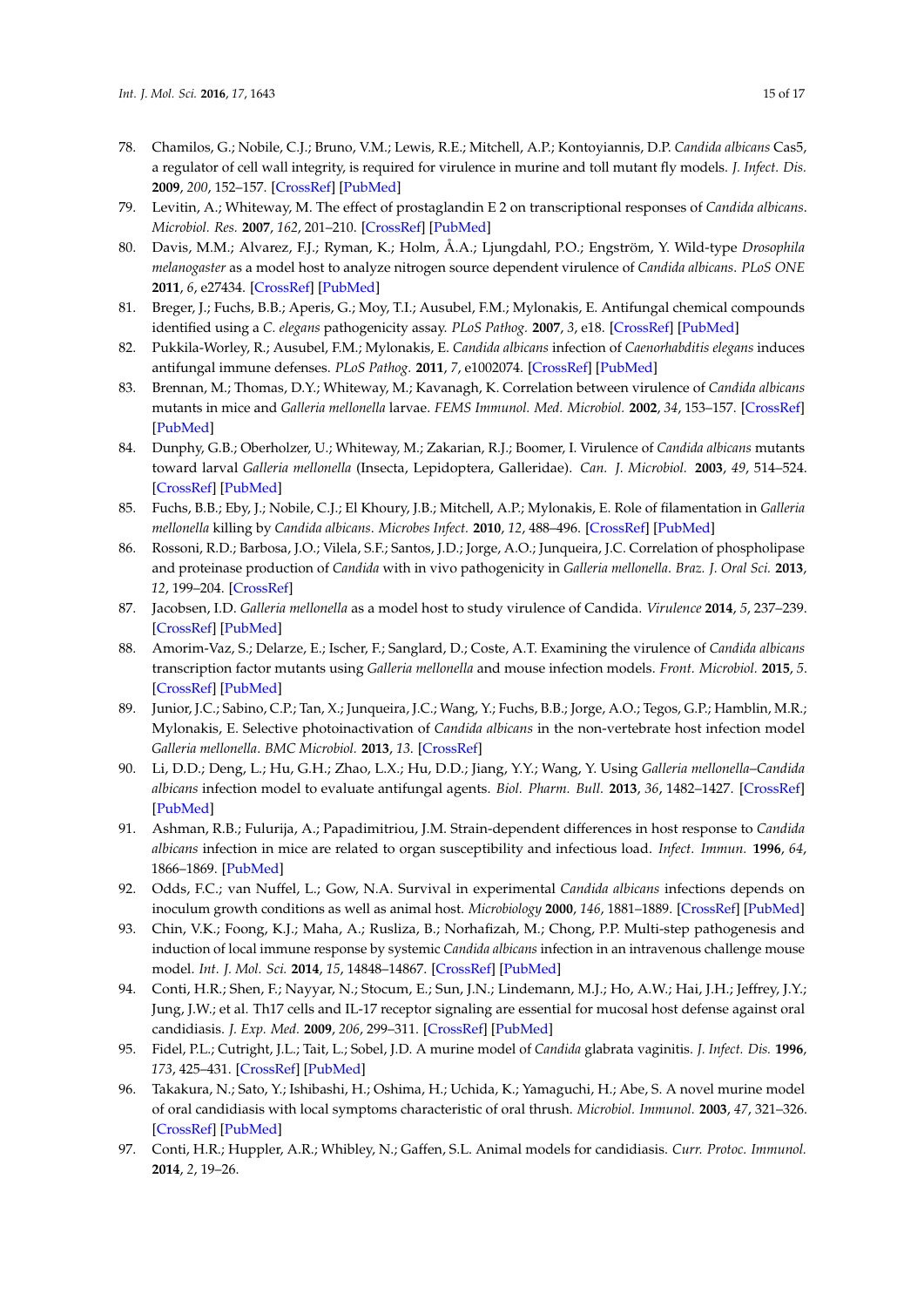- <span id="page-15-0"></span>98. Chao, C.C.; Hsu, P.C.; Jen, C.F.; Chen, I.H.; Wang, C.H.; Chan, H.C.; Tsai, P.W.; Tung, K.C.; Wang, C.H.; Lan, C.Y.; et al. Zebrafish as a model host for *Candida albicans* infection. *Infect. Immun.* **2010**, *78*, 2512–25121. [\[CrossRef\]](http://dx.doi.org/10.1128/IAI.01293-09) [\[PubMed\]](http://www.ncbi.nlm.nih.gov/pubmed/20308295)
- <span id="page-15-1"></span>99. Carradice, D.; Lieschke, G.J. Zebrafish in hematology: Sushi or science? *Blood* **2008**, *111*, 3331–3342. [\[CrossRef\]](http://dx.doi.org/10.1182/blood-2007-10-052761) [\[PubMed\]](http://www.ncbi.nlm.nih.gov/pubmed/18182572)
- <span id="page-15-2"></span>100. Brothers, K.M.; Newman, Z.R.; Wheeler, R.T. Live imaging of disseminated candidiasis in zebrafish reveals role of phagocyte oxidase in limiting filamentous growth. *Eukaryot. Cell* **2011**, *10*, 932–944. [\[CrossRef\]](http://dx.doi.org/10.1128/EC.05005-11) [\[PubMed\]](http://www.ncbi.nlm.nih.gov/pubmed/21551247)
- <span id="page-15-3"></span>101. Chen, Y.Y.; Chao, C.C.; Liu, F.C.; Hsu, P.C.; Chen, H.F.; Peng, S.C.; Chuang, Y.J.; Lan, C.Y.; Hsieh, W.P.; Wong, D.S. Dynamic transcript profiling of *Candida albicans* infection in zebrafish: A pathogen–host interaction study. *PLoS ONE* **2013**, *8*, e72483. [\[CrossRef\]](http://dx.doi.org/10.1371/journal.pone.0072483) [\[PubMed\]](http://www.ncbi.nlm.nih.gov/pubmed/24019870)
- <span id="page-15-4"></span>102. Chen, Y.Z.; Yang, Y.L.; Chu, W.L.; You, M.S.; Lo, H.J. Zebrafish egg infection model for studying *Candida albicans* adhesion factors. *PLoS ONE* **2015**, *10*, e0143048. [\[CrossRef\]](http://dx.doi.org/10.1371/journal.pone.0143048) [\[PubMed\]](http://www.ncbi.nlm.nih.gov/pubmed/26569623)
- <span id="page-15-5"></span>103. Zon, L.I.; Peterson, R.T. In vivo drug discovery in the zebrafish. *Nat. Rev. Drug Discov.* **2005**, *4*, 35–44. [\[CrossRef\]](http://dx.doi.org/10.1038/nrd1606) [\[PubMed\]](http://www.ncbi.nlm.nih.gov/pubmed/15688071)
- <span id="page-15-6"></span>104. Meeker, N.D.; Trede, N.S. Immunology and zebrafish: Spawning new models of human disease. *Dev. Comp. Immunol.* **2008**, *32*, 745–757. [\[CrossRef\]](http://dx.doi.org/10.1016/j.dci.2007.11.011) [\[PubMed\]](http://www.ncbi.nlm.nih.gov/pubmed/18222541)
- <span id="page-15-7"></span>105. Kim, H.S.; Choi, E.H.; Khan, J.; Roilides, E.; Francesconi, A.; Kasai, M.; Sein, T.; Schaufele, R.L.; Sakurai, K.; Son, C.G.; et al. Expression of genes encoding innate host defense molecules in normal human monocytes in response to *Candida albicans*. *Infect. Immun.* **2005**, *73*, 3714–3724. [\[CrossRef\]](http://dx.doi.org/10.1128/IAI.73.6.3714-3724.2005) [\[PubMed\]](http://www.ncbi.nlm.nih.gov/pubmed/15908401)
- <span id="page-15-8"></span>106. Müller, V.; Viemann, D.; Schmidt, M.; Endres, N.; Ludwig, S.; Leverkus, M.; Roth, J.; Goebeler, M. *Candida albicans* triggers activation of distinct signaling pathways to establish a proinflammatory gene expression program in primary human endothelial cells. *J. Immunol.* **2007**, *179*, 8435–8445. [\[CrossRef\]](http://dx.doi.org/10.4049/jimmunol.179.12.8435) [\[PubMed\]](http://www.ncbi.nlm.nih.gov/pubmed/18056390)
- <span id="page-15-9"></span>107. Lim, C.S.; Rosli, R.; Seow, H.F.; Chong, P.P. Transcriptome profiling of endothelial cells during infections with high and low densities of *C. albicans* cells. *Int. J. Med. Microbiol.* **2011**, *301*, 536–546. [\[CrossRef\]](http://dx.doi.org/10.1016/j.ijmm.2010.12.002) [\[PubMed\]](http://www.ncbi.nlm.nih.gov/pubmed/21371935)
- <span id="page-15-10"></span>108. MacCallum, D.M. Massive induction of innate immune response to *Candida albicans* in the kidney in a murine intravenous challenge model. *FEMS Yeast Res.* **2009**, *9*, 1111–1122. [\[CrossRef\]](http://dx.doi.org/10.1111/j.1567-1364.2009.00576.x) [\[PubMed\]](http://www.ncbi.nlm.nih.gov/pubmed/19845042)
- <span id="page-15-11"></span>109. Barker, K.S.; Park, H.; Phan, Q.T.; Xu, L.; Homayouni, R.; Rogers, P.D.; Filler, S.G. Transcriptome profile of the vascular endothelial cell response to *Candida albicans*. *J. Infect. Dis.* **2008**, *198*, 193–202. [\[CrossRef\]](http://dx.doi.org/10.1086/589516) [\[PubMed\]](http://www.ncbi.nlm.nih.gov/pubmed/18500935)
- <span id="page-15-12"></span>110. Ashman, R.B.; Papadimitriou, J.M. Endothelial cell proliferation associated with lesions of murine systemic candidiasis. *Infect. Immun.* **1994**, *62*, 5151–5153. [\[PubMed\]](http://www.ncbi.nlm.nih.gov/pubmed/7523305)
- <span id="page-15-13"></span>111. Mauriz, J.L.; Collado, P.S.; Veneroso, C.; Reiter, R.J.; González-Gallego, J. A review of the molecular aspects of melatonin's anti-inflammatory actions: Recent insights and new perspectives. *J. Pineal Res.* **2013**, *54*, 1–4. [\[CrossRef\]](http://dx.doi.org/10.1111/j.1600-079X.2012.01014.x) [\[PubMed\]](http://www.ncbi.nlm.nih.gov/pubmed/22725668)
- <span id="page-15-14"></span>112. Craig, R.W. MCL1 provides a window on the role of the BCL2 family in cell proliferation, differentiation and tumorigenesis. *Leukemia* **2002**, *16*, 444–454. [\[CrossRef\]](http://dx.doi.org/10.1038/sj.leu.2402416) [\[PubMed\]](http://www.ncbi.nlm.nih.gov/pubmed/11960321)
- <span id="page-15-15"></span>113. Colombo, E.; Bonetti, P.; Denchi, E.L.; Martinelli, P.; Zamponi, R.; Marine, J.C.; Helin, K.; Falini, B.; Pelicci, P.G. Nucleophosmin is required for DNA integrity and p19Arf protein stability. *Mol. Cell. Biol.* **2005**, *25*, 8874–8886. [\[CrossRef\]](http://dx.doi.org/10.1128/MCB.25.20.8874-8886.2005) [\[PubMed\]](http://www.ncbi.nlm.nih.gov/pubmed/16199867)
- <span id="page-15-16"></span>114. Liu, Y.; Shetty, A.C.; Schwartz, J.A.; Bradford, L.L.; Xu, W.; Phan, Q.T.; Kumari, P.; Mahurkar, A.; Mitchell, A.P.; Ravel, J.; et al. New signaling pathways govern the host response to *C. albicans* infection in various niches. *Genome Res.* **2015**, *25*, 679–689. [\[CrossRef\]](http://dx.doi.org/10.1101/gr.187427.114) [\[PubMed\]](http://www.ncbi.nlm.nih.gov/pubmed/25858952)
- <span id="page-15-17"></span>115. Smeekens, S.P.; van de Veerdonk, F.L.; Netea, M.G. An omics perspective on *Candida* Infections: Toward next-generation diagnosis and therapy. *Front. Microbiol.* **2016**, *7*. [\[CrossRef\]](http://dx.doi.org/10.3389/fmicb.2016.00154) [\[PubMed\]](http://www.ncbi.nlm.nih.gov/pubmed/26909070)
- <span id="page-15-18"></span>116. Smeekens, S.P.; van de Veerdonk, F.L.; Kullberg, B.J.; Netea, M.G. Genetic susceptibility to *Candida* infections. *EMBO Mol. Med.* **2013**, *5*, 805–813. [\[CrossRef\]](http://dx.doi.org/10.1002/emmm.201201678) [\[PubMed\]](http://www.ncbi.nlm.nih.gov/pubmed/23629947)
- <span id="page-15-19"></span>117. Kumar, V.; Cheng, S.C.; Johnson, M.D.; Smeekens, S.P.; Wojtowicz, A.; Giamarellos-Bourboulis, E.; Karjalainen, J.; Franke, L.; Withoff, S.; Plantinga, T.S.; et al. Immunochip SNP array identifies novel genetic variants conferring susceptibility to candidaemia. *Nat. Commun.* **2014**, *8*. [\[CrossRef\]](http://dx.doi.org/10.1038/ncomms5675) [\[PubMed\]](http://www.ncbi.nlm.nih.gov/pubmed/25197941)
- <span id="page-15-20"></span>118. Vialas, V.; Nogales-Cadenas, R.; Nombela, C.; Pascual-Montano, A.; Gil, C. Proteopathogen, a protein database for studying *Candida albicans*—host interaction. *Proteomics* **2009**, *9*, 4664–4668. [\[CrossRef\]](http://dx.doi.org/10.1002/pmic.200900023) [\[PubMed\]](http://www.ncbi.nlm.nih.gov/pubmed/19743419)
- <span id="page-15-21"></span>119. Vialas, V.; Gil, C. Proteopathogen2, a database and web tool to store and display proteomics identification results in the mzIdentML standard. *EuPA Open Proteom.* **2015**, *8*, 22–27. [\[CrossRef\]](http://dx.doi.org/10.1016/j.euprot.2015.04.002)